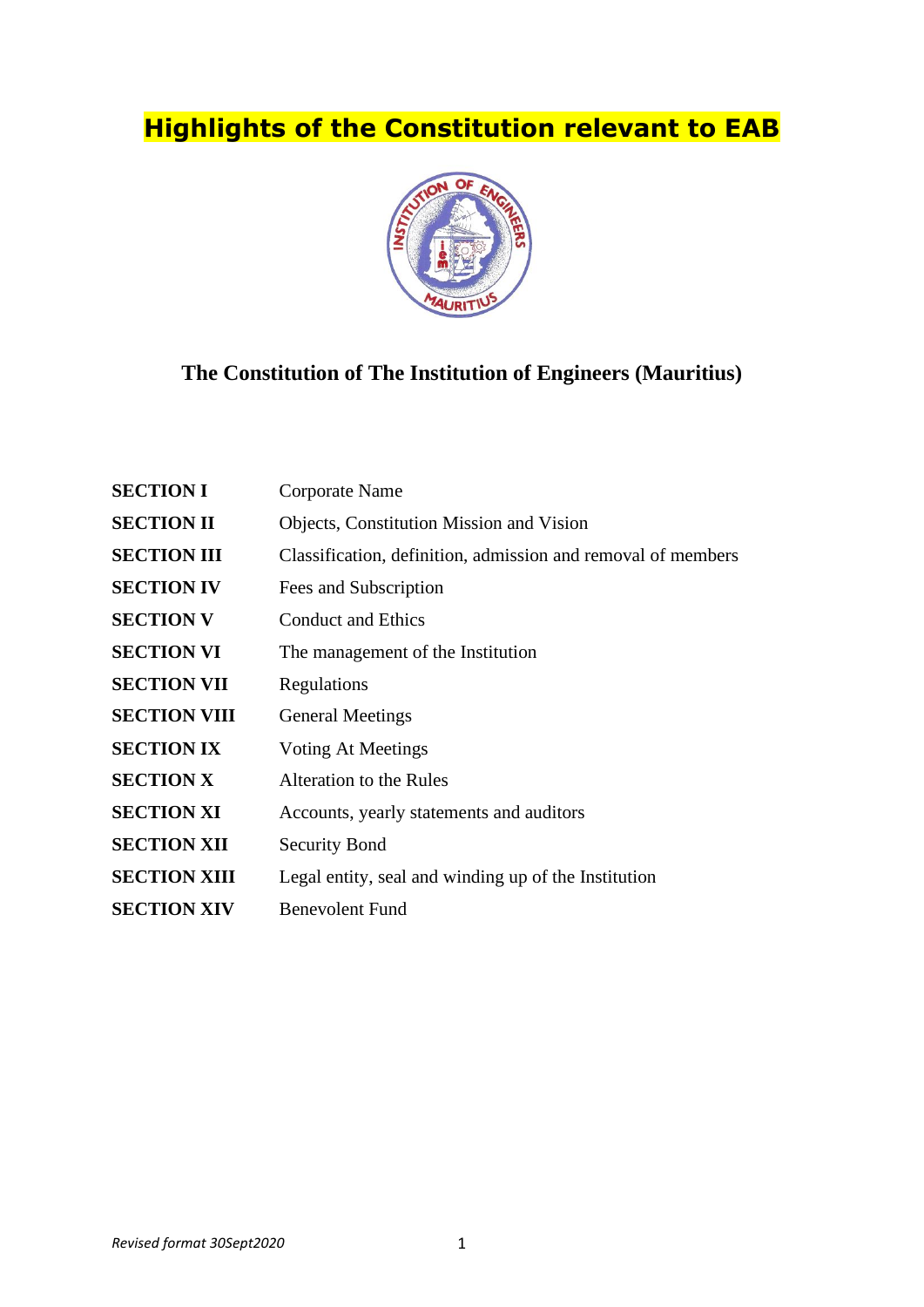# **SECTION I**

# **Corporate Name**

# **1.1 The Institution shall be called the Institution of Engineers (Mauritius);**

# **1.2 Interpretation**

In these rules, if not consistent with the context:

- (a) "The Institution" means the Institution of Engineers (Mauritius);
- (b) "The Council" means the Council of the Institution as defined in section VI of these Rules;
- (c) "Regulations" means regulations made by the Council pursuant to Section VII of these Rules;
- (d) "Engineering" means all or any of those branches of Engineering Science, the advancement of which is recognized by the Council as being within the objects of the Institution;
- (e) "Practice of Professional engineering" holds meaning conferred upon it in the Council of Registered Professional Engineers Act; It means the performance of any act or service, which requires the application of engineering principles and data in its execution, including the conduct of engineering investigations, finding solutions to complex engineering problems, advising on, designing, evaluating , approval of engineering designs, the planning, directing and/or supervising of the construction, production, maintenance and operation of the engineering works and systems, as well as advising, reporting and intervening on the design, reliability, safety and environmental aspects and the sustainability of the engineering works and systems, including for the purpose of safeguarding of the safety of life, property, welfare and the environment, but excluding any engineering service provided in accordance with a prescriptive standard.
- (f) "Engineer" means an individual who is engaged in the practice of engineering, and who holds the academic and technical qualification prescribed for registration as a professional engineer in Mauritius;
- (g) "Secretary" means the Secretary of the Council, or any person appointed by the Council to perform the duties of the Secretary temporarily;
- (h) "Month" means a Calendar month;
- (i) Words importing the masculine gender include the feminine gender, and words in singular include the plural, and words in the plural include the singular;
- (j) "Mauritius" shall include the dependencies of the Republic of Mauritius;
- (k) "Technician" or "Technician Engineer", shall designate a person who, though not meeting the requirements for registrations as a Professional Engineer in Mauritius, possesses qualifications prescribed for admission to the appropriate class of the Institution;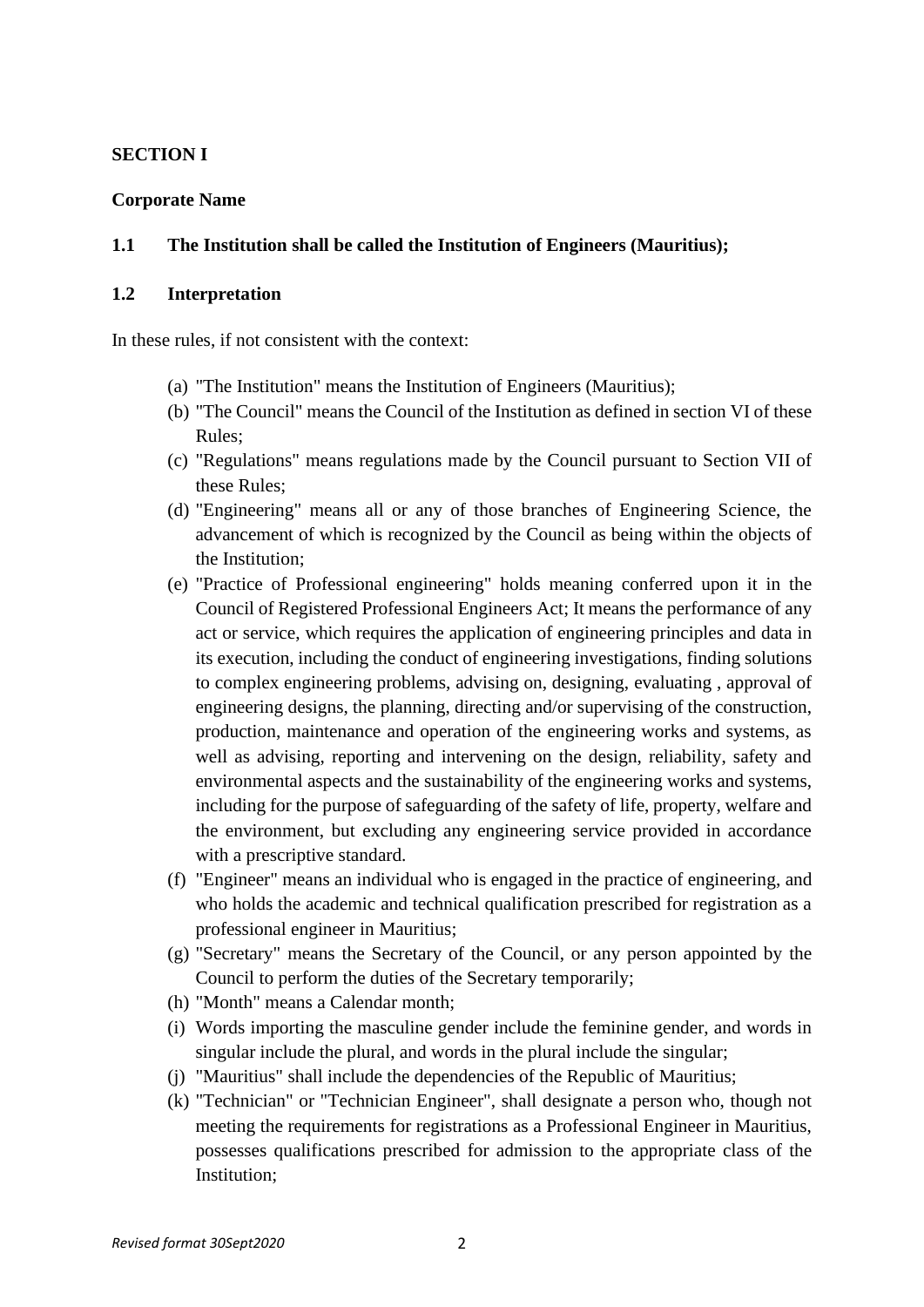- (l) "Registrar" means the Registrar of Associations.
- (m) "Accreditation" means the process, put in place by the Institution for evaluating, through the application of criteria and procedures set by the Council, the academic standard of an engineering degree delivered by a University, or other Higher Educational Institution, for engaging in the practice of professional engineering, against the standards of educational quality that have been approved by the Institution for such a purpose;
- (n) "Accreditation Panel" means a committee of 4 persons, including one Chairperson, that the Engineering Accreditation Board (EAB) may appoint specifically for the purpose of undertaking the accreditation of an engineering degree programme for which a request has been received from a University of other Higher Education Institution, and to report to the Board on their evaluation;
- (o) "Accredited" in the context of an educational programme means the programme has been evaluated in accordance with the approved procedure and found to satisfy the prescribed standard;
- (p) "Engineering Accreditation Board" means the board which is tasked with implementing the Council's policies and decisions in matters of accreditation of engineering degree programmes;
- (q) European network for the Accreditation of Engineering Education or ENAEE means the European body responsible for awarding authorisation to accreditation agencies to award the EUR-ACE® label at first and second cycle to engineering programmes which they have accredited in accordance with EUR-ACE Framework **Standards and Guidelines;**
- (r) "Governance Structure" means the Document approved by the Council which sets out the background and objectives of Accreditation as well as the structure of the Engineering Accreditation Board, its composition, and functions and responsibilities, and which is referred to as the Governance Structure of the Engineering Accreditation Board, as approved or may be amended subsequently;
- (s) "Internationally recognised standard", for the purpose of Section 2.1.5 means the academic standard of an engineering degree programmes accredited against the standards and procedures set down by either the Washington Accord for entry into practice of professional engineering or by the European Network of the Accreditation of Engineering Education (ENAEE) for the award of the European Accredited Engineer (Master) designation;
- (t) "Prescriptive standard", in relation to practice of professional engineering means a documented procedure or process prescribing setting out the procedure for executing the work and which does not require the person undertaking the production to design or make change in an engineering design;
- (u) "Standards Advisory Committee" means the committee appointed by the Council to report to the Council on the operations of the Engineering Accreditation Board;
- (v) "Washington Accord" means the agreement signed in 1989 in Washington between the Engineering Council of the UK, the Institution of Engineers Ireland, the Canadian Council of Professional Engineers, the Board of Accreditation and Technology of the United States, the Institution of Engineers Australia, and the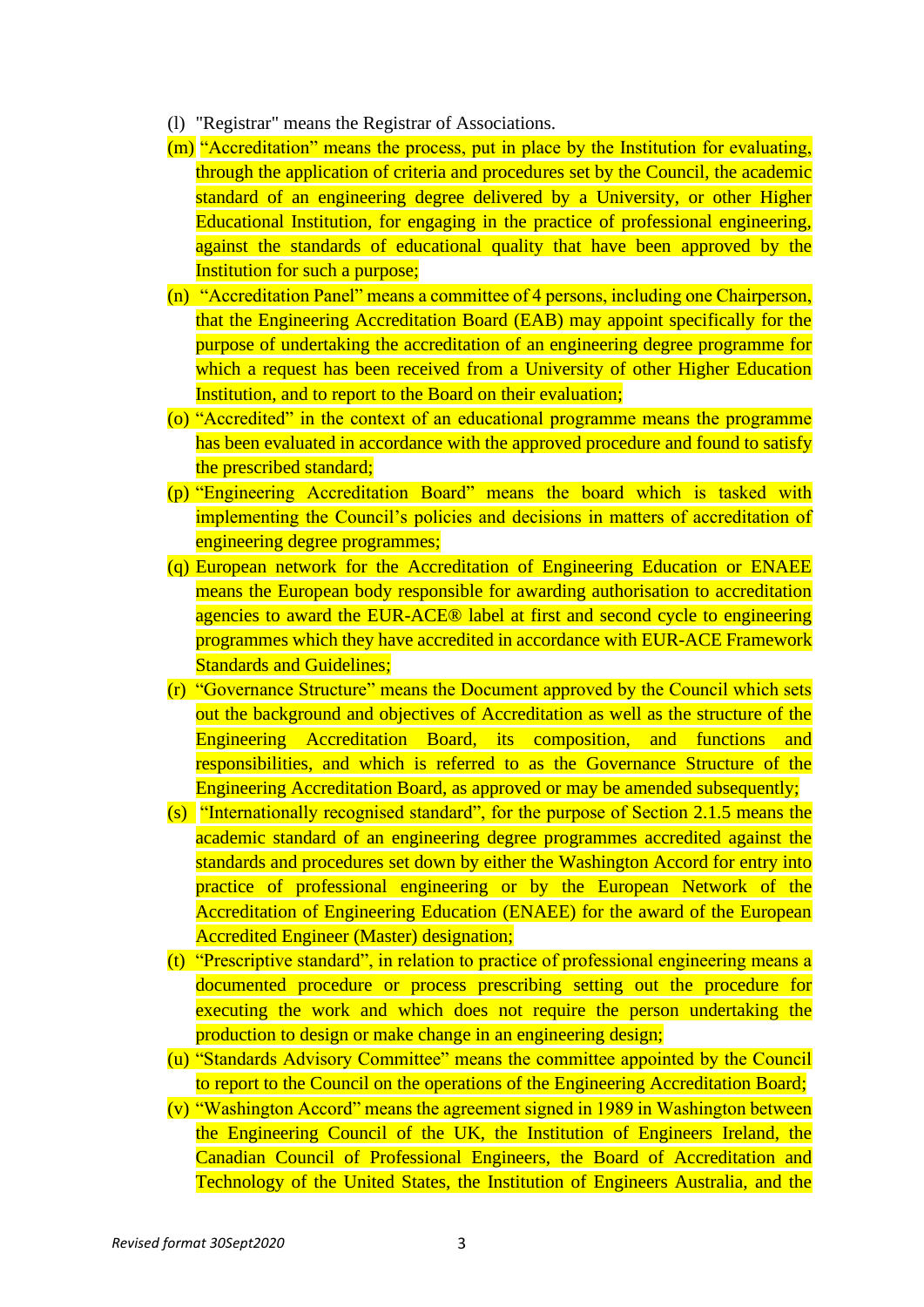Institution of Professional Engineers New Zealand, regarding the academic standard of an engineering degree programme that would be deemed suitable for entry into professional engineering practice;

- $(w)$ Washington Accord standard means the academic standard agreed by the members of the Accord and that should be attained and demonstrated by a graduate of an engineering degree programme which has been accredited against the Accreditation Criteria and Graduate Attributes defined for such a standard by the members of the Washington Accord;
- (x) "Washington Accord Standards and Accreditation Procedures" means the requirements, including the Accreditation Criteria as well as the knowledge and ability statements referred to as Graduate Attributes, that should be satisfied by an engineering degree programme for it to be deemed accredited;
- (y) "Working Group" shall mean the Working Group set up by the President under authority delegated under Section 2.2.11 or 2.2.12 for the purposes set out therein.

# **1.3 Registered Office**

1.3.1 The Registered office address shall be: At Corner Avenue Remy Ollier, Hitchcock Avenue, Quatre Bornes, Mauritius, or a such place as may be subsequently decided upon by the Managing Committee.

1.3.2 Any change of address shall be immediately notified to the Registrar.

# **SECTION II**

#### **2.0 Objects, Constitution and Vision and Mission**

# **2A Vision and Mission**

#### 2A1 **Vision Statement**

2A1.1 The Institution shall be the voice of the engineering profession of Mauritius, and shall be seen as an equal partner alongside the world leading professional engineering Institutions in the search of solutions to the Global Challenges facing the World and especially Small Island Developing countries like Mauritius.

# 2A2 **Mission Statement**

2A2.1 The Institution shall:

1. Remain focussed in a permanent endeavour to promote the highest internationally acclaimed standard of engineering education and the promotion of engineering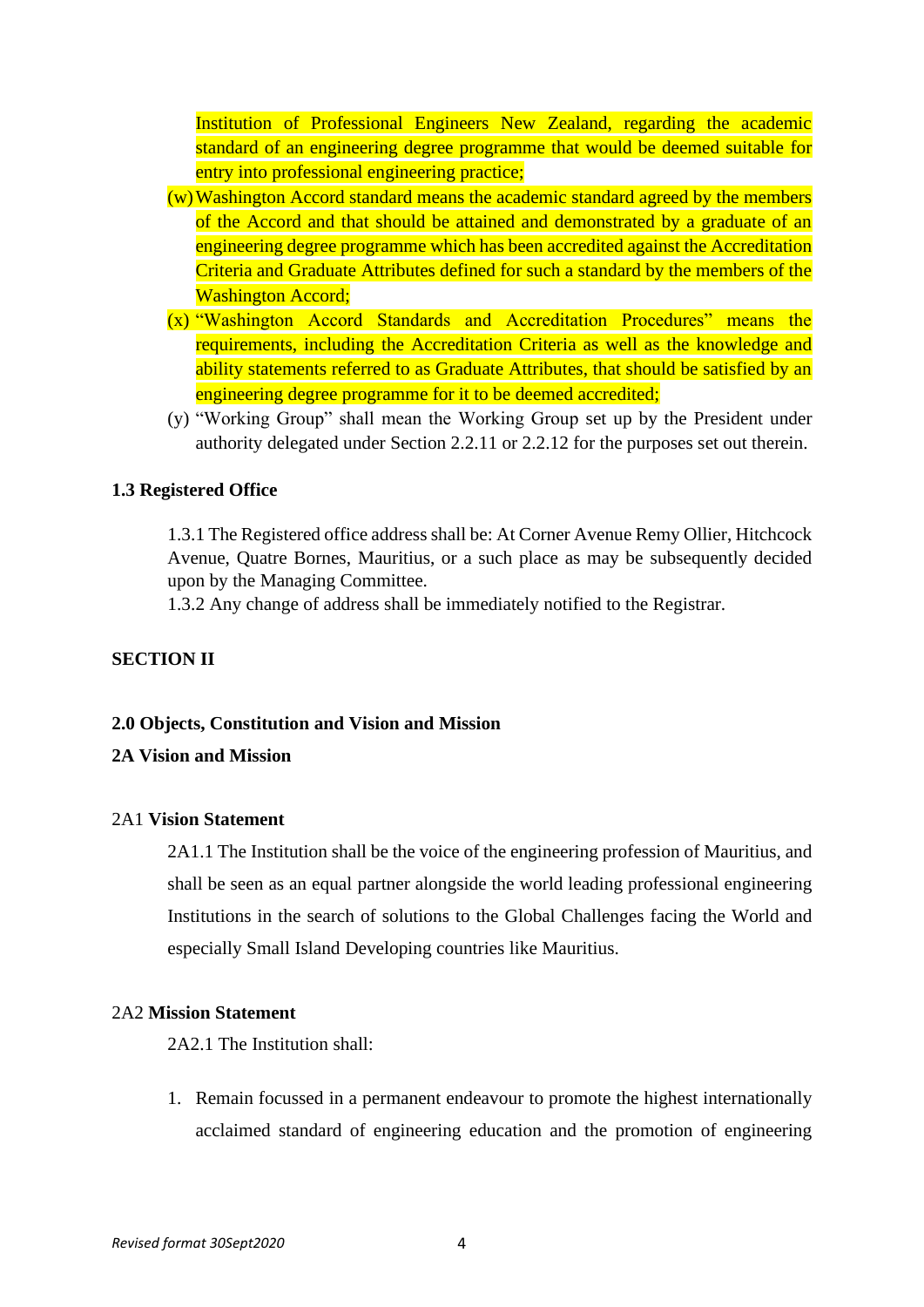profession for the benefit of the citizens of the Republic of Mauritius and in the region,

2. Bring together professionally competent engineers and technologists, with a strong sense of values and dedicated to the pursuit of excellence to the economic development and prosperity of society, through the promotion and application of advances in engineering and technological practices towards achieving sustainable development in the Republic of Mauritius.

# 2.1 **The Objects of the Institution shall be: -**

2.1.1 To foster engineering science and its application in all engineering disciplines,

2.1.2 To ensure the highest standard of service in engineering, and

2.1.3 To improve the status and safeguard the interests of the engineering profession;

2.1.4 To guard against, and eliminate all forms of discrimination within the engineering profession, including gender inequalities, and to use best endeavour to advocate and promote equal opportunities to men and women engaging into engineering education, and in the course of their training and employment, and in their general advancement; 2.1.5 To promote excellence in engineering education through the establishment of an appropriate framework for setting and implementing standards and procedures for accreditation of engineering degree programmes to internationally recognised standards for entry into practice of engineering".

#### 2.2 **Furthering and Promoting Objects**

For the purpose of Section 2.1 the Institution shall: -

2.2.1 Hold meetings of the Institution and sponsor meetings aimed at the general advancement of its members and the public at large;

2.2.2 Hold or promote exhibitions of engineering goods, machinery, systems, and applications of engineering knowledge;

2.2.3 Print, publish, sell, lend, or distribute proceedings or reports of the Institution or any papers, documents or communications in engineering science and its applications; 2.2.4 Make grants of money, books, apparatus, or otherwise, for the purpose of promoting innovation, invention, or research in engineering, or promoting engineering education;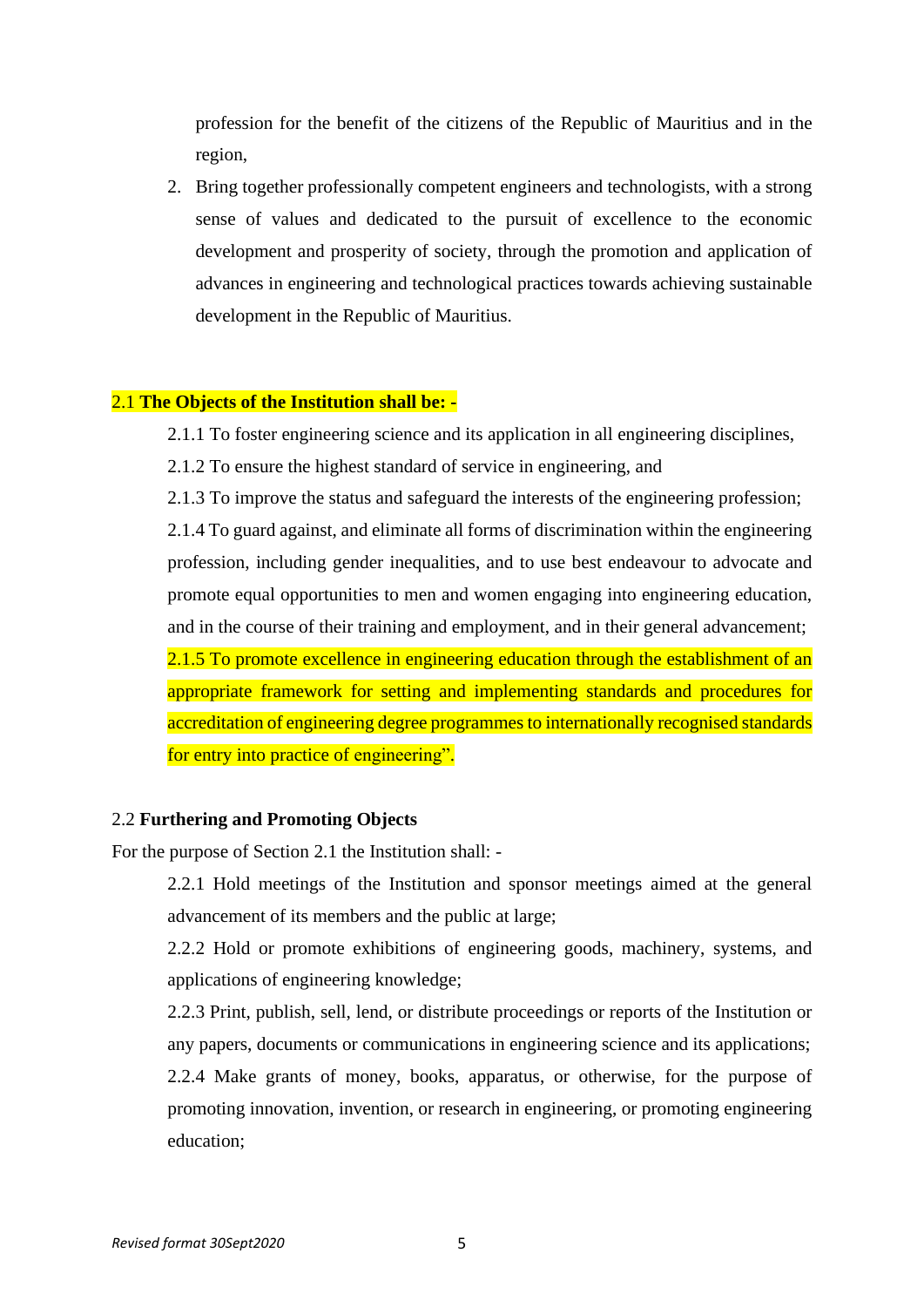2.2.5 Establish a Benevolent Fund to be constituted and applied in accordance with these Rules;

2.2.6 Establish a Council of the Institution which shall govern and control the Institution, its property and affairs, subject to the provision of these Rules;

2.2.7 Council of the Institution shall establish an Engineering Accreditation Board (EAB), which shall, upon request from Higher Educational Institutions, conduct the accreditation of the engineering degree programmes they offer for entry into professional engineering practice, against Accreditation Standards and procedures approved by the Council;

2.2.8 Council shall also set up a three-member Standards Advisory Board for Engineering Accreditation (SABEA), in accordance with the provisions of the Governance Manual, comprising two engineering professionals from the faculties of engineering of the Higher Educational Authorities agreeable to serve the Institution, and one registered professional engineer from among persons who are knowledgeable about Washington Accord Standards and Accreditation procedures;

2.2.9. The Engineering Accreditation Board shall accredit programmes delivered to an academic standard substantially equivalent to that practised by the signatory members of the Washington Accord, while satisfying the academic requirements of the Registered Council of Professional Engineers as well as admission into Corporate Membership grades of the Institution;

2.2.10 Council shall set up Sub Committees for discharging responsibilities and tasks required in furtherance of its objectives, and approve the composition and method of appointment to the sub-committees, may include, but not limited to:

- (i) Membership Committee;
- (ii) Educational, Professional Standards and Ethics Committee,
- (iii) Finance Committee;
- (iv) Publications Committee;

(v) Working Groups for such purposes as Council shall approve;

(vi) Such Ah-Hoc committees as may be required viz Disciplinary Committee (D.C), Appeal Committee (against decisions of D.C), Committee of Appeal (against accreditation decisions).

2.2.11 Council of Institution shall delegate authority to the President of Institution, in accordance with the Rules that Council may approve, to institute or appoint short-term Working Groups or Consultative Committees which may be tasked with specific tasks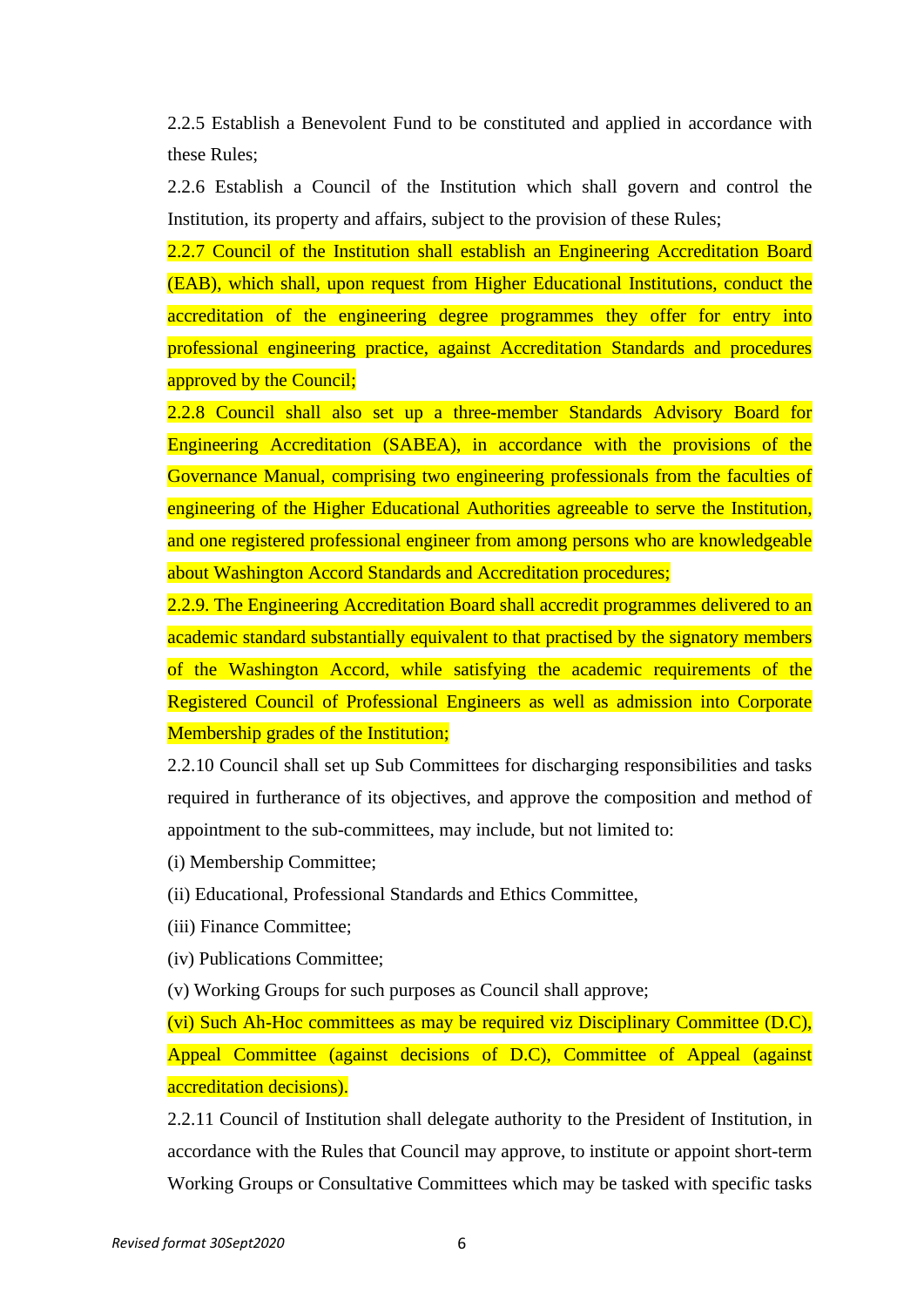or advisory responsibilities, including those relating to accreditation of engineering degree programmes or matters regarding which the President and Council of IEM would desire researched information or advice;

2.2.12 Where the President appoints a Consultative Committee on Engineering Accreditation its purpose shall be as provided for in the Governance manual, i.e. to constitute a forum which shall be consulted by the President for the appointment of members of the Accreditation Board and the Chair of that Board who shall be chosen from among members of the Institution or other professional engineering Institutions or from the Engineering Faculties of the Universities or Council of Registered Professional Engineers knowledgeable about Washington Accord accreditation standards and procedures;

2.2.13 The Engineering Accreditation Board (the EAB) shall be administered and managed in accordance with the provisions of Section 2.4: Management of the Engineering Accreditation Board;

2.2.14 The Engineering Accreditation Board shall conform its operations to the policies and procedures and guidelines set out in the Engineering Accreditation Governance Manual approved by the Council, and as may be amended from time to time, and Council shall ensure that the EAB has total autonomy and freedom from external influences in matters relating to the conduct of accreditation and decision process;

2.2.15 Members of the SABEA shall be honorary members, and their responsibility will be to exercise supervision on the Standards, Procedures and Operations of the EAB, without interfering with the accreditation system. They will provide advisory services to the Institution President and will report periodically to the Council on the EAB's operation;

2.2.16 The SABEA shall advise the president on any amendments that may be required to the Governance structure of the EAB for conformity with Washington Accord requirements or to incorporate issues of relevance to the local environment, as well as advise on proposals that the EAB may submit to the President.

#### 2.3 **Management of the Institution**

2.3.1 The Rules of the Institution shall prescribe the number of members constituting the Council, their qualifications and the manner in which the Council is to be elected and constituted, the terms of office of members as well as the condition for their reelection or removal from office;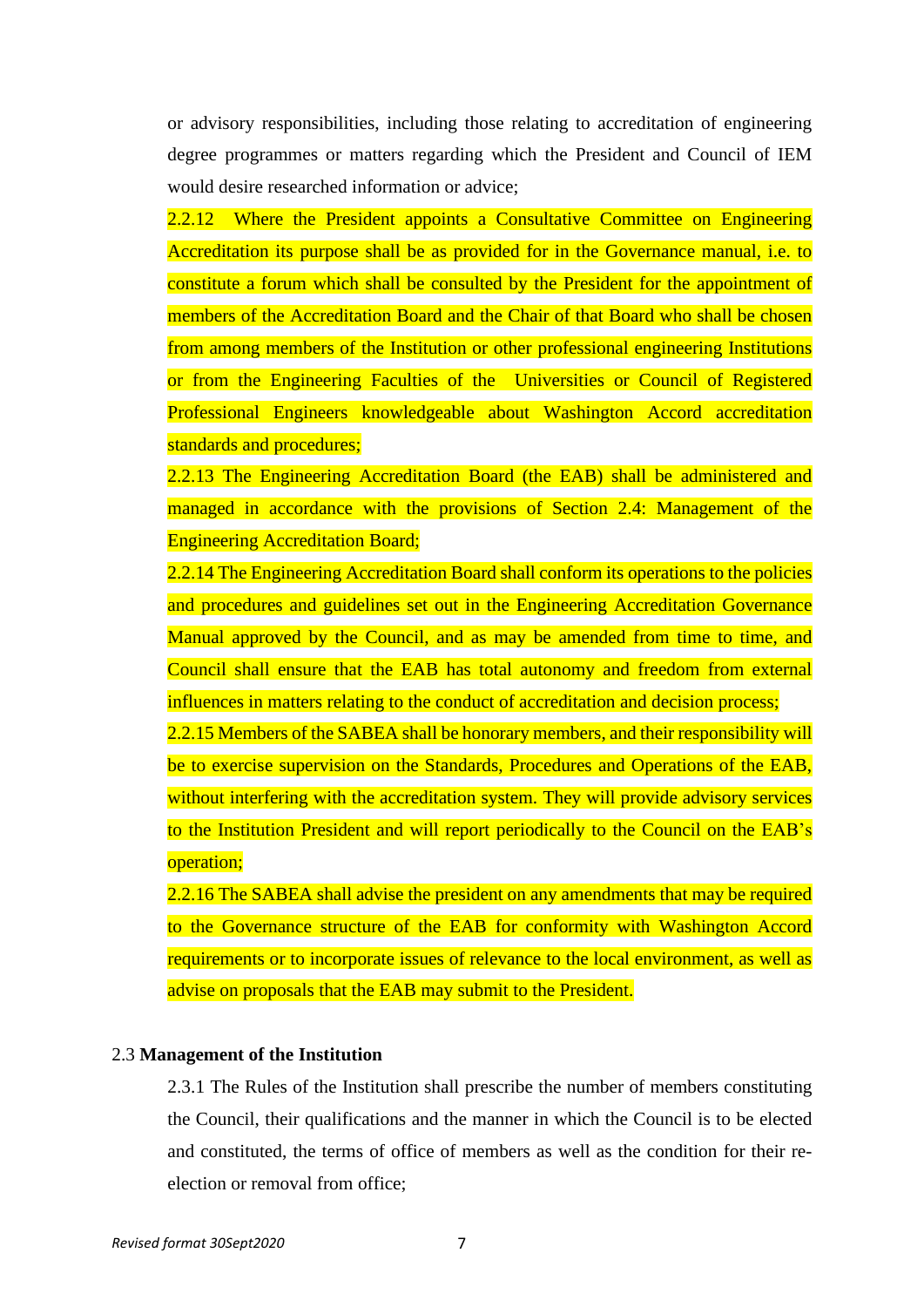2.3.2 The Institution shall have a President and such other officers with such functions, tenure and terms of office as these Rules may prescribe;

2.3.3 The Institution shall, unless and until the rules provide otherwise, consist of Corporate Members and non-Corporate Members. The term Corporate Manager shall include members of the Fellow and Member classes and any honorary members who satisfy the Council's requirements for admission to corporate membership;

2.3.4 Members of different classes may use designatory letters to denote their class of membership as follows:

Honorary Fellows: Hon. FIEM;

Fellows: F.I.E.M;

Members: M.I.E.M;

Associate Technicians: F.Tech.I.E.M;

Technician: Tech.I.E.M.

2.3.5 The Council shall by regulations prescribe the particulars qualifications, method and terms of admission, privileges and obligations including liability to expulsion or suspension of Corporate and non-corporate Members, which are not set out in these Rules;

2.3.6 The Council shall prescribe the forms of application and transfer to be utilized by applicants seeking admission or transfer from any class to another;

2.3.7 The Council shall have the power to decide conclusively in respect of each person seeking admission or transfer, and proposed for admission or transfer to any class of membership or from one class to another of the Institution, and as to whether or not any conditions applicable have been fulfilled;

2.3.8 The property of the Institution shall be applied solely towards the objects of the Institution as defined in proceeding sections;

2.3.9 The members of the Institution shall have no personal claim on the property of the Institution, and no portion of such property shall be paid or transferred to any person who is or has been a member of the ?Institution. Nothing in these Rules shall be deemed to prevent the payment of a genuine debt or reimbursement of expenses, or the payment of prizes, scholarships, or a payment from the Benevolent Fund if such is made in accordance with the Rules and Regulations.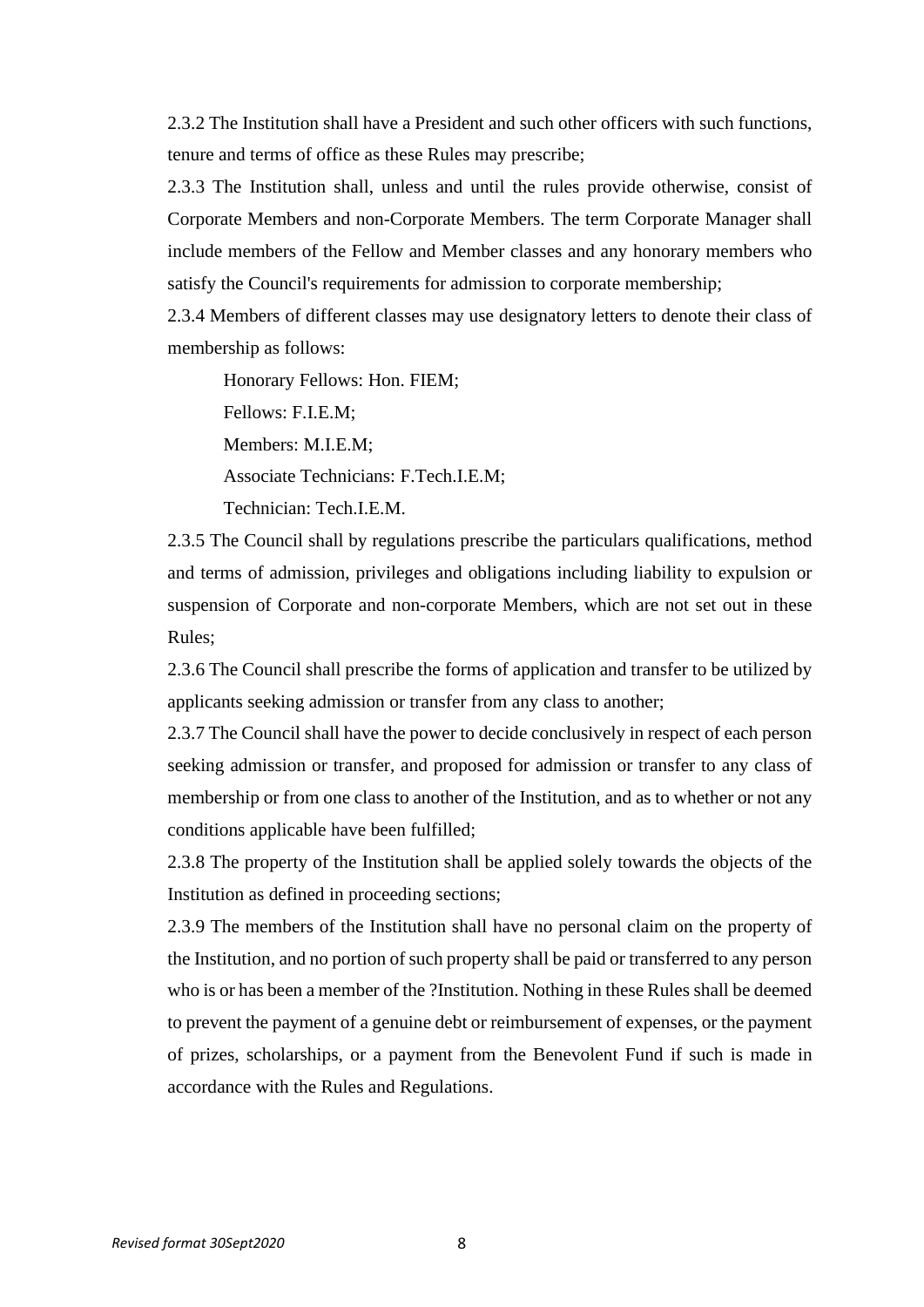#### 2.4 **Management of the Engineering Accreditation Board**

2.4.1 The Engineering Accreditation Board shall comprise thirteen (13) members satisfying the criteria set down in the Governance Structure, appointed by the President after a due process of consultation with the Consultative Group on Engineering Accreditation, as follows:

(i) The President of the Institution (by virtue of holding that office);

(ii) Three other members from the Institution, after consultation with the Council, from the grade of Corporate Member or Fellow Member, with no immediate academic contractual links with the academia;

(iii) Three members from the Faculty of Engineering of Public and Private Tertiary Educational Institutions, after consultation with the concerned Dean or Head, whose teaching experience includes at least 5 years' teaching/tutoring students on engineering design and/or guiding project work, selected in such a manner that there is at least one member from either the Public or Private category of Institutions;

(iv) Three members nominated by the Council of Registered Professional Engineers Mauritius, with no contractual academic links with the academia;

(v) Three members chosen, after consultation with the Chair of the EAB, from among nominees of Professional Engineering Institutions or Societies other than IEM or from the academia, notwithstanding their being members of IEM.

2.4.2 The Engineering Accreditation Board shall implement the Accreditation Policy of the Institution, for which purposes, it shall conform its operations to the policies and procedures and guidelines set out in the Engineering Accreditation Governance Manual approved by Council, and as may be amended from time to time, and Council shall ensure that the EAB has total autonomy and freedom from external influences in matters relating to the conduct of accreditation and decision process;

2.4.3 The President of Council shall seek Council's prior approval on the composition, appointment and assignments of subcommittees of the Council, other than Accreditation Teams to be appointed by the Chair of the Engineering Accreditation Board;

2.4.4 The President, may at his discretion, decide on the Composition and Terms of Reference of the Working Groups set up for assignments relating to the Engineering Accreditation Board or matters related thereto, provided no payment of any honorarium or fees from the Institution's funds shall be involved, without approval of Council;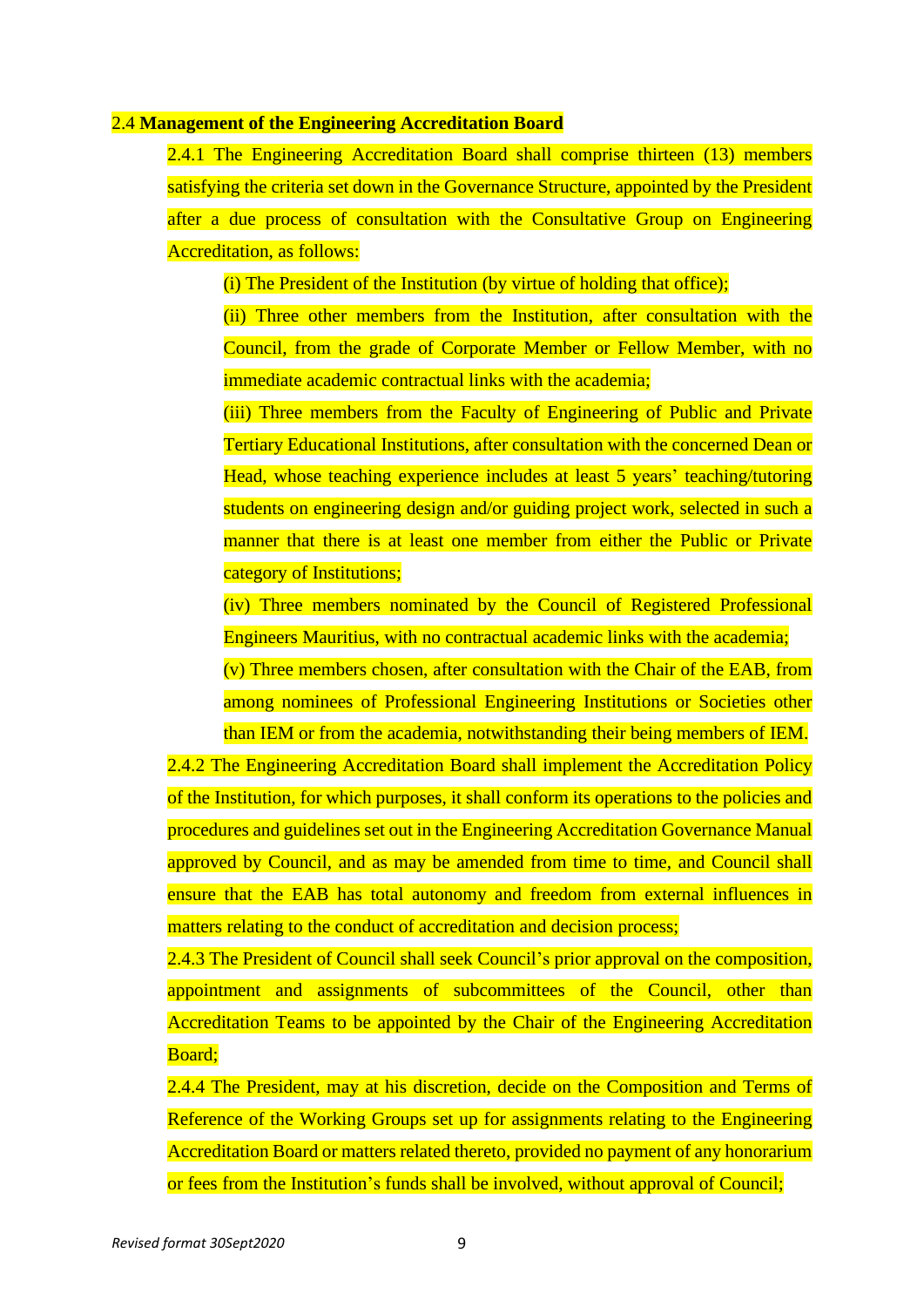2.4.5 The President's Report to the Annual General Meeting shall include a Report on the work of the Engineering Accreditation Board as well as that of any Sub-Committee of the Council or Working Groups or Consultative Committees set up by the President; Working Groups and Consultative Committees shall be terminated when the assigned tasks or responsibilities have been discharged, or when the President, with the approval of the Council, deems it expedient to do so;

2.4.6 Council shall delegate such authority to the President as may be deemed necessary and appropriate for IEM to discharge its obligations in respect of accreditation of programmes through the EAB, in accordance with the provisions approved in this Governance Structure;

2.4.7 Delegated authority under Section 2.4.6, will extend to:

(i) the Functions of EAB;

(ii) the composition and make up of its Board of Governance;

(iii) the criteria for selection and appointment of members of the EAB and

Composition of Accreditation Panels, and their respective tenure;

(iv) the roles and responsibilities of key persons in the EAB;

(v) Appointment of an Interim EAB;

(vi) the administration of the EAB, and

(vii) such authority and autonomy as the Board may need to implementation and operate the accreditation system and process for compliance with the requirements of Washington Accord.

2.4.8 The President of IEM shall take steps to ensure the delegated authority and responsibilities of the EAB are discharged in accordance with the provisions of the Governance Manual, as may be amended by Council, which relate, inter-alia, to the issues listed in Section 2.4.6, as well as the EAB's other responsibilities and tasks; the Conduct of Board members; the Responsibility of the Chair of the EAB; the Development of Accreditation manual and Procedures, and Other Matters for Information and Guidance of Programme Providers;

2.4.9 The EAB, shall further the objects of the Institution and promote quality of engineering education in the Republic of Mauritius by setting its accreditation standards, criteria and procedures to those of the International Engineering Alliance for Professional Engineers and Technologists respectively and, if feasible, to the academic standard substantially equivalent to that of the European Network for Accreditation of Engineering Education (the ENAEE), viz giving eligibility to the EUR-ACE(Master)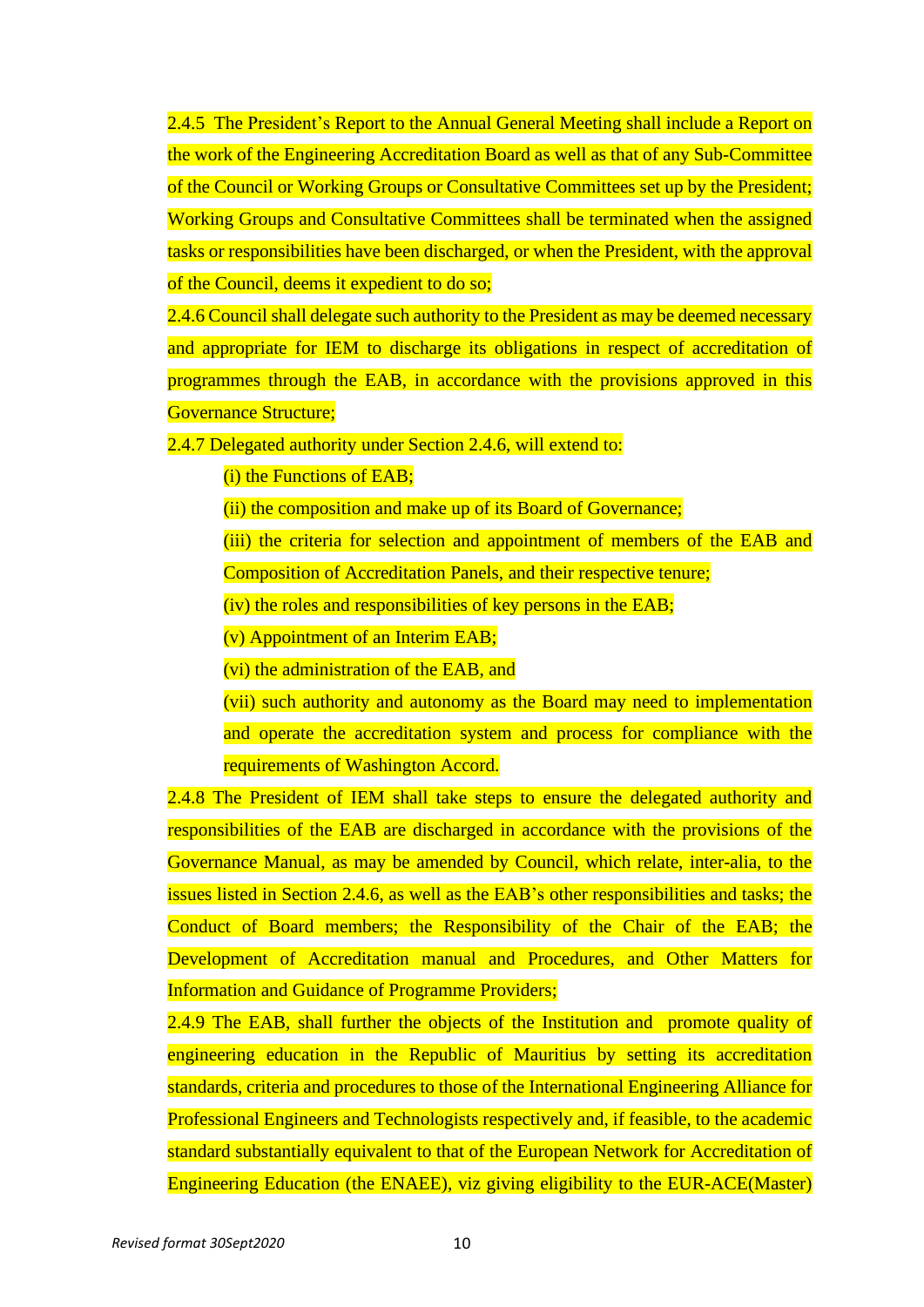label for entry in professional engineering practice and EUR-ACE(Bachelor)for technology practice;

2.4.10 EAB may call upon IEM staff resource and time to provide administrative support for meetings and visits;

2.4.11 EAB may deal directly with Washington Accord organizations and other professional engineering bodies and individuals on matters of engineering programme accreditation;

2.4.12 The Institution's annual report submitted to the AGM for approval shall include details of Expenditure and Revenue on the account of the EAB;

2.4.13 EAB shall submit an annual budget proposal to the Council for approval, in a timely manner for approval at the AGM.

#### **SECTION III**

#### 3.0 **Classification, definition, admission, and removal of members**

# 3.1 **Classification**

3.1.1 The Institution shall comprise

(a) Fellows and Members who shall be Corporate Members;

(b) Associate Members, Associates, Students, Honorary Fellows and Affiliates who shall be known as non-corporate members:

(i) Honorary Fellows shall be Corporate Members if they satisfy the admission requirements for Corporate Membership;

(ii) Affiliates shall not be individuals but Institutions, organizations,

societies, and associations.

(c) Fellow technicians and Technicians who shall be non-Corporate members.

3.1.2 The names of all Corporate and non-Corporate shall be entered on the Roll of the Institution, (herein after referred as the "Roll"). A member who changes his name shall thereupon inform the secretary stating his former name, and the secretary shall amend the Roll accordingly.

3.1.3 The Roll shall distinctly and separately record the names of:

(i) All Honorary fellows;

(ii) All Corporate Members;

(iii) All non-corporate Associate Members;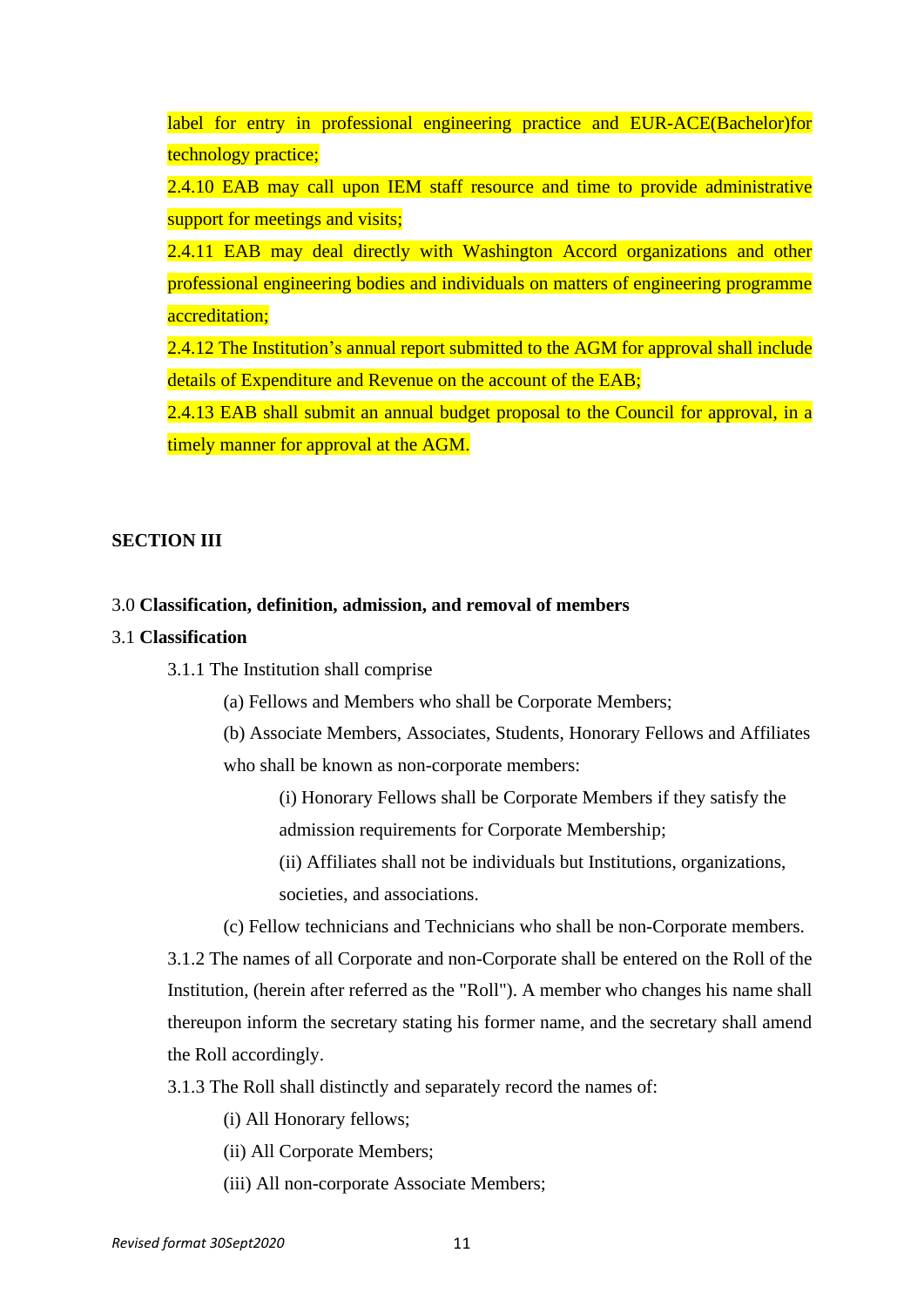(iv) All Fellow Technician and Technician Members;

(v) All non-corporate Individuals of other classes;

(vi) All Affiliates.

3.1.4 Proposals of candidates for admission or transfers: Every application for admission or transfer shall be proposed, from personal knowledge, and supported as follows:

FELLOWS: By two Fellows;

MEMBERS CLASS: By two Corporate members;

NON/CORPORATE Class: By two members, one of whom must be a corporate member.

*Note: Applicants overseas may be sponsored, subject to Council's approval, by two Corporate Members of the appropriate National Engineering Institution.*

# 3.2 **Definitions**

3.2.1 Fellows shall comprise every person who has been transferred or admitted to the Grade of Fellow so long as his name is on the Roll as such;

3.2.2 There shall be subject to Rule 3.2.2.d (III) and 3.2.3 no direct admission to the Institution in this grade. Admission shall be by transfer from the grade of member, and to be eligible for transfer to the grade of Fellow, a Member shall:

(a) *Hold either an engineering degree accredited by the Institution's Engineering Accreditation Board to the standard of the Washington Accord, or substantially equivalent thereto* or *an* academic qualification acceptable for registration with the Council of Registered Professional Engineers (Mauritius).

(b) Shall be at least 35 years of age, and

(c) have had at least ten years in the Grade of Member of which at least 5 years shall be in a position of responsibility in important engineering work whether in the design, execution, promotion, practice thereof, and

(d) Have either made some noteworthy contribution to the science of Engineering that his admission as a Fellow would, in the opinion of the Council, advance the interests of the Institution.

For the purpose of this Rule, the Council may, in any particular case, accept in place of employment in the design of important engineering work:-

(i) Either employment as Professor of Engineering, or as a Senior Member of the Engineering staff in a University or College which has a regular course of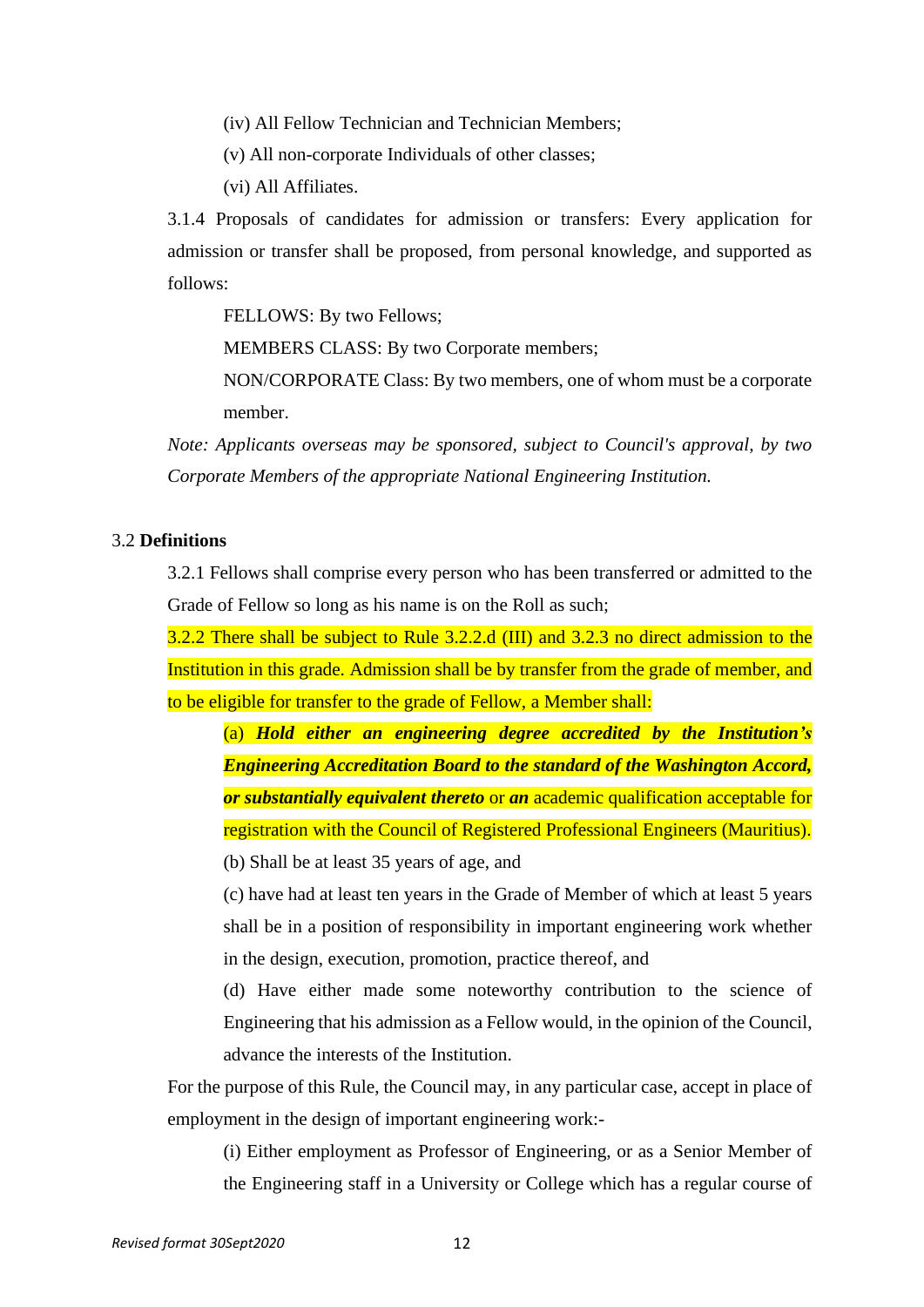study leading to Academic qualifications approved by the Council of Registered Professional Engineers of Mauritius; or employment in a responsible position on Engineering Research Professional Engineers of Mauritius;

(ii) Take into consideration the number of years in the grade of Member of the Professional Engineers Association Mauritius, or of any other Engineering Institution recognized by the Council;

(iii) Waive the foregoing requirements and admit, on application to the grade of Fellow, an engineer who is qualified, and who has exceptional professional attainments, and who holds a grade equivalent to that of Fellowship of any engineering Institution recognized by the Council.

3.2.3 Notwithstanding the preceding provisions the Council may consider to the class of Fellow ay corporate member, upon application, if the Council judges that the short fall in length of experience and membership is adequately compensated by the level of superior responsibilities held by the applicant, and his contributions to the advancement of engineering.

# 3.3 **Members**

Members shall comprise every person who has been admitted to the grade of member so long as his name is on the Roll as such: -

For the admission into the grade of Member a candidate shall: -

(a) *Hold either an engineering degree accredited by the Institution's Engineering Accreditation Board to the standard of the Washington Accord, or substantially equivalent thereto or* an academic qualification acceptable to the Council of Registered Professional Engineers Mauritius, and

(b) subsequent to graduation, have had at least four years of practical Engineering experience. He must have held a position of high responsibility for two years, of which at least one year shall be in design, and/or planning, and at least one year in construction and/or management.

For the purpose of this rule the Council may, in any particular case, take into consideration the number of years spent in engineering research or in the teaching of engineering, on a course leading to an academic qualification approved by the Council, and equate two years of such research and or teaching to one year of required level of experience.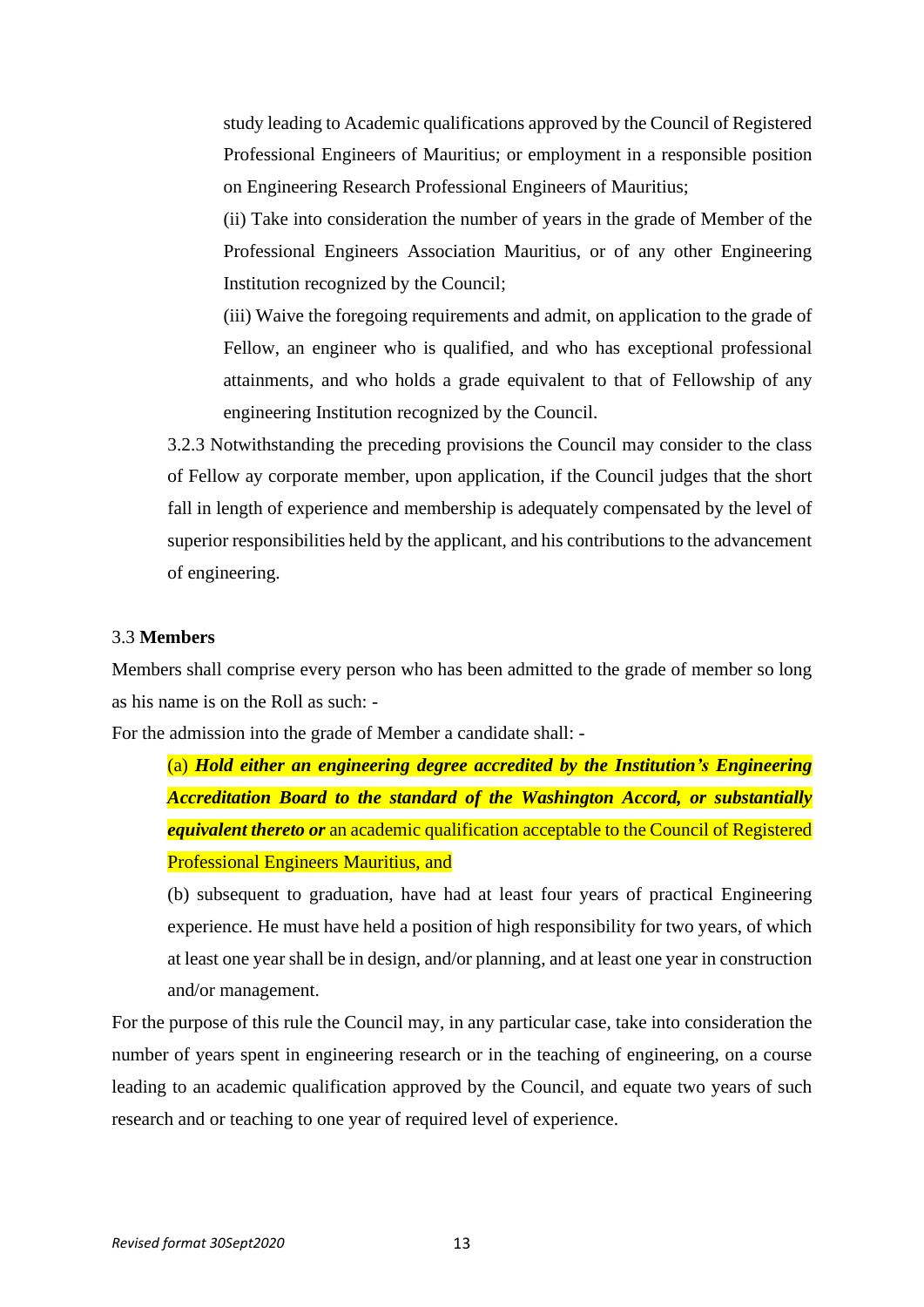#### 3.4 **Honorary Fellow**

3.4.1 Honorary fellowship. Honorary Fellows shall comprise every person who has been admitted to the grade of honorary fellow, so long as his name is on the Roll as such. Honorary Fellowship shall be open to persons who, by their exceptional merits or achievements, have help or are in a position to render extraordinary service to the Institution. The Council shall be empowered to elect them as such, and they shall enjoy the privileges of non-corporate members without having to pay an entrance fee or annual subscription;

3.4.2 All Honorary Fellows who meet the corporate membership requirements of the Institution shall be deemed to be corporate Members;

3.4.3 The Council may admit, as Honorary Fellows, any Corporate or Senior member of any International Engineering Institution or Society established for the advancement of engineering, if the Council considers that such association shall contribute to the advancement of the Institutions objects. Such a member shall hold this honorary membership by virtue of being a member of that Institution, or Society.

#### 3.5 **Associate Members**

3.5.1 Associate members shall comprise every person who has been admitted to the grade of associate member so long as his name is on the Roll as such;

3.5.2 For admission to the grade of associate member a candidate shall:-

(a) Be at least 21 years of age;

(b) *Hold either an engineering degree accredited by the Institution's Engineering Accreditation Board to the standard of the Washington Accord, or substantially equivalent thereto* or obtained an academic qualification acceptable to the Council of Registered professional Engineers of Mauritius;

3.5.3 Any person, that satisfying rule 3.5.2.(b), admitted as associate member on or before 31 December 1992, and who was on the Roll of the Institution as associate member on the 12 March 1993, shall retain membership of the grade, and shall be eligible for transfer to Corporate Membership as if he satisfies the academic requirements for Corporate membership.

#### 3.6 **Students**

3.6.1 Students shall comprise every person who has been admitted to the grade if student as long as his name is on the Roll as such;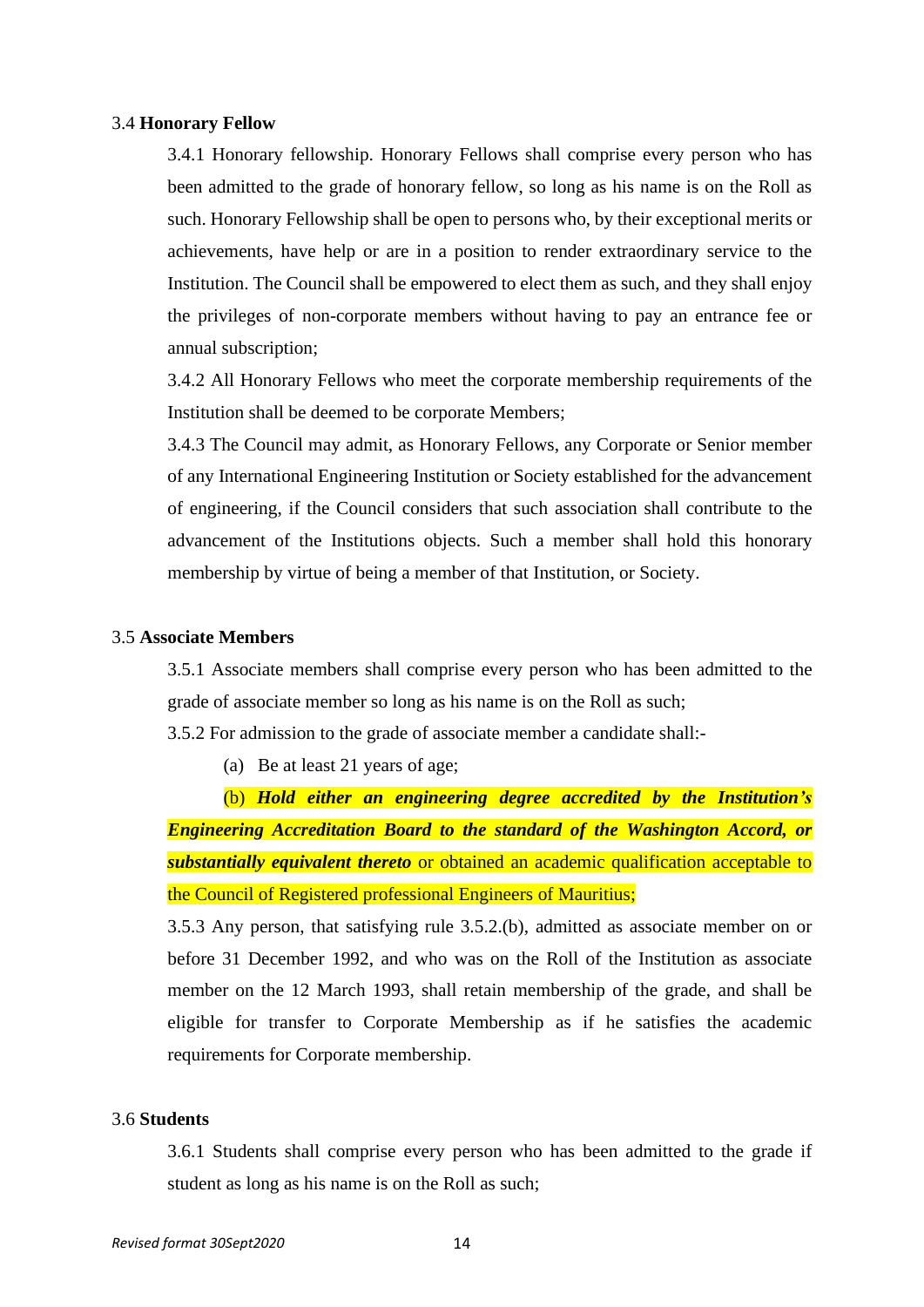3.6.2 This grade of membership shall be open to persons who are following *an Accredited engineering degree of the Washington Accord Standard, or substantially equivalent thereto* or leading to an academic qualification acceptable to the Council of Registered Professional Engineers of Mauritius;

3.6.3 A person may remain a student until his 30th birthday or for seven years from the date of admission as student;

3.6.4 No person eligible for the grade of Association member shall be admitted as Student.

#### 3.7 **Associates**

3.7.1 Associate shall comprise every person admitted to the grade of association so long as his name is on the Roll as such;

3.7.2 For admission to the grade of associate a candidate shall:

(a) be at least 35 years of age,

(b) shall attained a position of responsibility, and

(c) in view of the connection with engineering, or any technical science, be able to collaborate with engineers for the advancement and practice of their respective sciences, and

(d) not be eligible to corporate membership of the Institution.

# 3.8 **Technician Class**

3.8.1 Technician member

3.8.1.1 Technician members shall comprise any person who has been admitted to the grade of technician as long as his name is on the Roll as such;

3.8.1.2 This grade is open to technicians in engineering for admission into the grade of technician members;

3.8.1.3 Applicants to the grade of technician shall: -

(a) Be at least 21 years of age;

(b) Have obtained a qualification in Engineering, which the Council recognises as being of a standard not academically lower than that of a full technological certificate (in an engineering discipline) from the city and Guilds of London Institute, or of a two years diploma in Engineering of the University of Mauritius, or any other technician qualification acceptable to the Council and

(c) Has a minimum of 4 years' experience as a technician in engineering.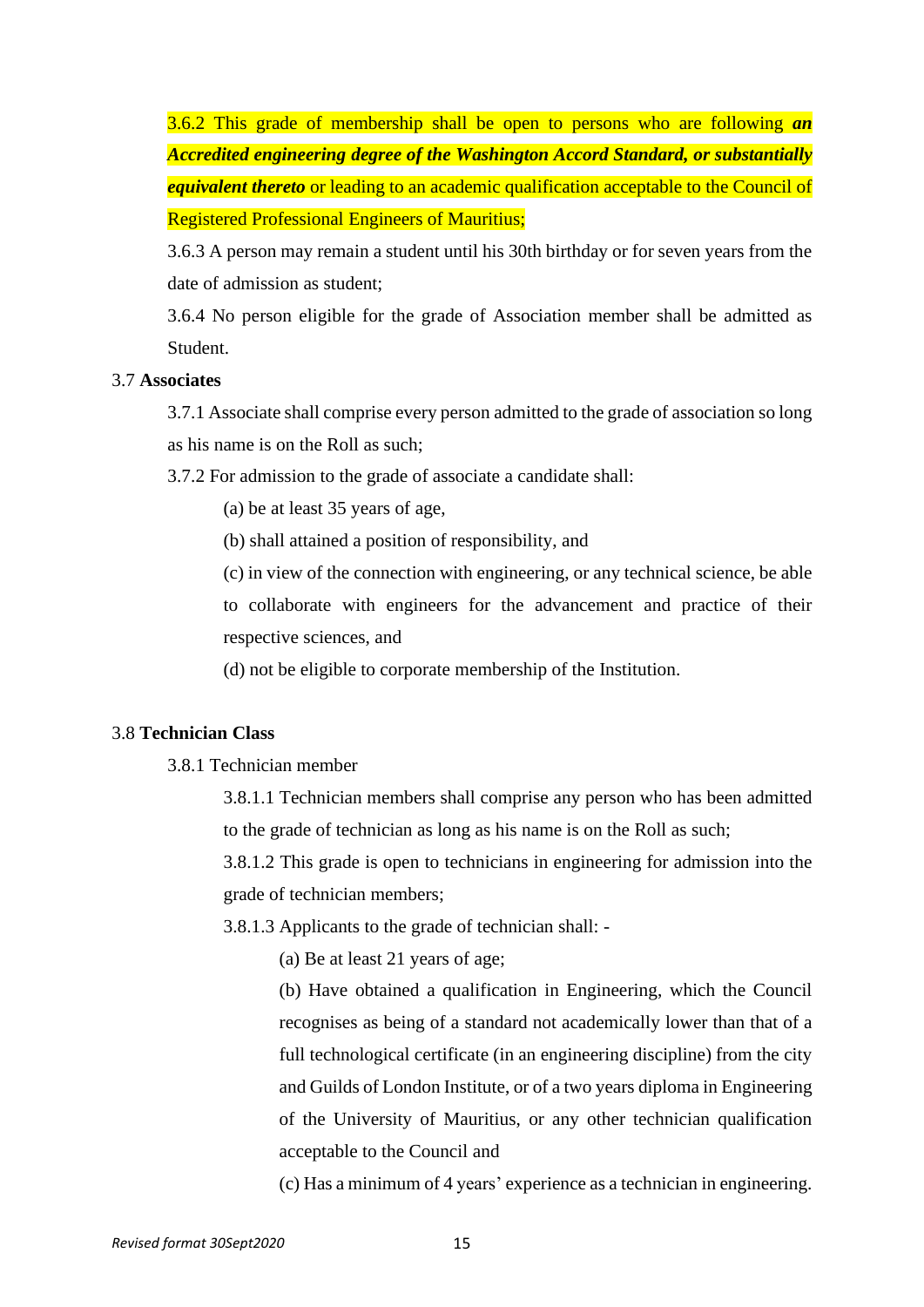3.8.1.4 For the purpose of rule 3.8.1.3(c) the Council shall give due credit to experience gained prior to qualifying.

3.8.2 Fellow Technician.

3.8.2.1 This grade shall be open to experienced Technicians in Engineering.

3.8.2.2 For admission to this grade a candidate shall:

*Either*

(a) have been on the Roll as a Technician member and have acquired at least 10 years of post-qualification experience, with at least five years in a position of high and direct responsibility for the installation, and/maintenance engineering plant, machinery or works, or has directly contributed towards designs and modifications of engineering works under the supervision of a corporate member.

*Or*

(b) have been admitted to or elected as Incorporated Engineer or Technician Engineer, or equivalent grade of a Professional Engineering of Technician Institution acceptable to the Council.

# 3.9 **Affiliates**

3.9.1 Affiliates shall comprise every technical or engineering organization, association or society formed for the advancement and promotion of engineering science admitted as an Affiliate so long as its name remains on the Roll as such;

3.9.2 for admission to the grade of Affiliate every applicant shall demonstrate to the satisfaction of the Council its seriousness of purpose, and that there is no conflict between its aims and objectives and those of the Institution;

3.9.3 The Applicant shall comply with such other requirements as the Council may approve for admission to this grade.

#### 3.10 **Admission to Membership**

3.10.1 Application for membership shall be made on the form prescribed by the Council and forwarded to the secretary for consideration by the Council in the light of all relevant documents and information submitted. On such form every applicant shall undertake, if admitted, to order his conduct according to the principles laid down in section V of these rules. The Council may decide to interview an applicant before taking a decision on his application;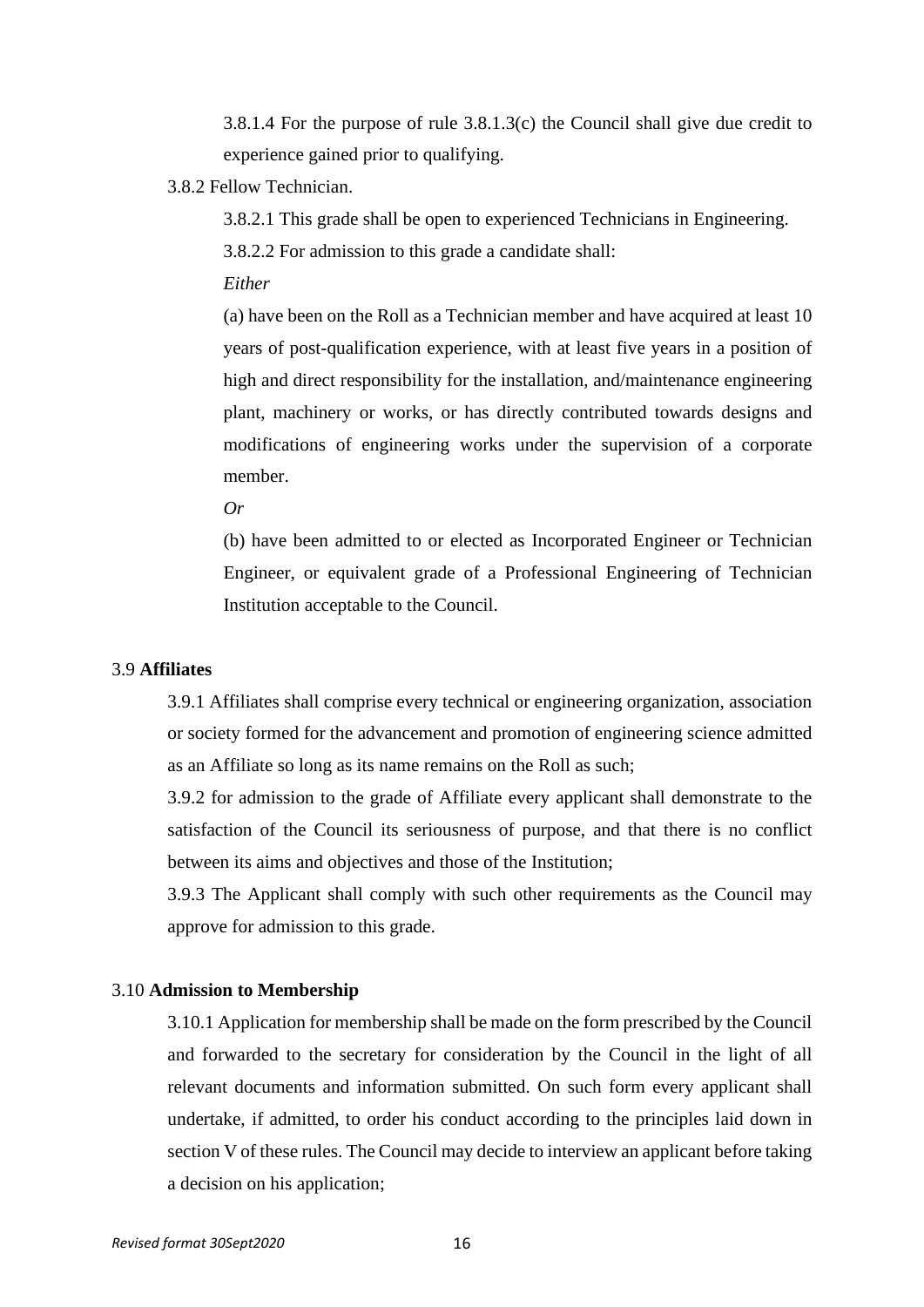3.10.2 The Council shall prescribe for admission to the class of associate members, members, and Fellows, only qualifications that have been approved by the Council of registered professional engineers for eventual registration as professional engineers., *or accredited to the Washington Accord Academic Standard*;

3.10.3 The Council shall for the purpose of rules 3.10.2 set a standard not lower than that reflected by passing an engineering degree or course taken after undergoing a **4 year** full time course in engineering post higher school certificate, or advanced level of the general certificate of education, in the relevant branch of engineering;

3.10.4 It shall be in order for the Council to make the assessment of standard referred to rule 3.10.3 by setting written and oral examinations in subjects approved by the Council.

3.11 Admission to any class of membership shall be carried by at least two thirds majority of the members of the Council. The Council shall not be under any obligation to give a reason for refusing to grant membership. When an applicant has been admitted or transferred by the Council, the secretary shall give notice of such admission or transfer to the applicant. The name of the person admitted as a member shall not be added to the Roll until his subscription and entrance fee has been received.

3.12 Rights of membership: Corporate members may attend any general meeting of the Institution, and, subjects to the provisions of the rules, may introduce for considerations any matter which comes within the scope of the objects of the Institution, and may speak on or vote upon any motion which may be before such meeting.

3.13 A corporate member may seek the advice and support of the Institution, or of the Council, or of both, on any other matter concerning his welfare.

3.14 Corporate members may vote in an election, referendum or ballot conducted by the Institution.

3.15 A Non-Corporate member shall have the same rights as a corporate member, except the right to vote at a general meeting or in any election, referendum or ballot, or the right to be elected as a member of the Council, or the right to represent that Institution, or to sit by virtue of being a member of the Institution on any publicly constituted body.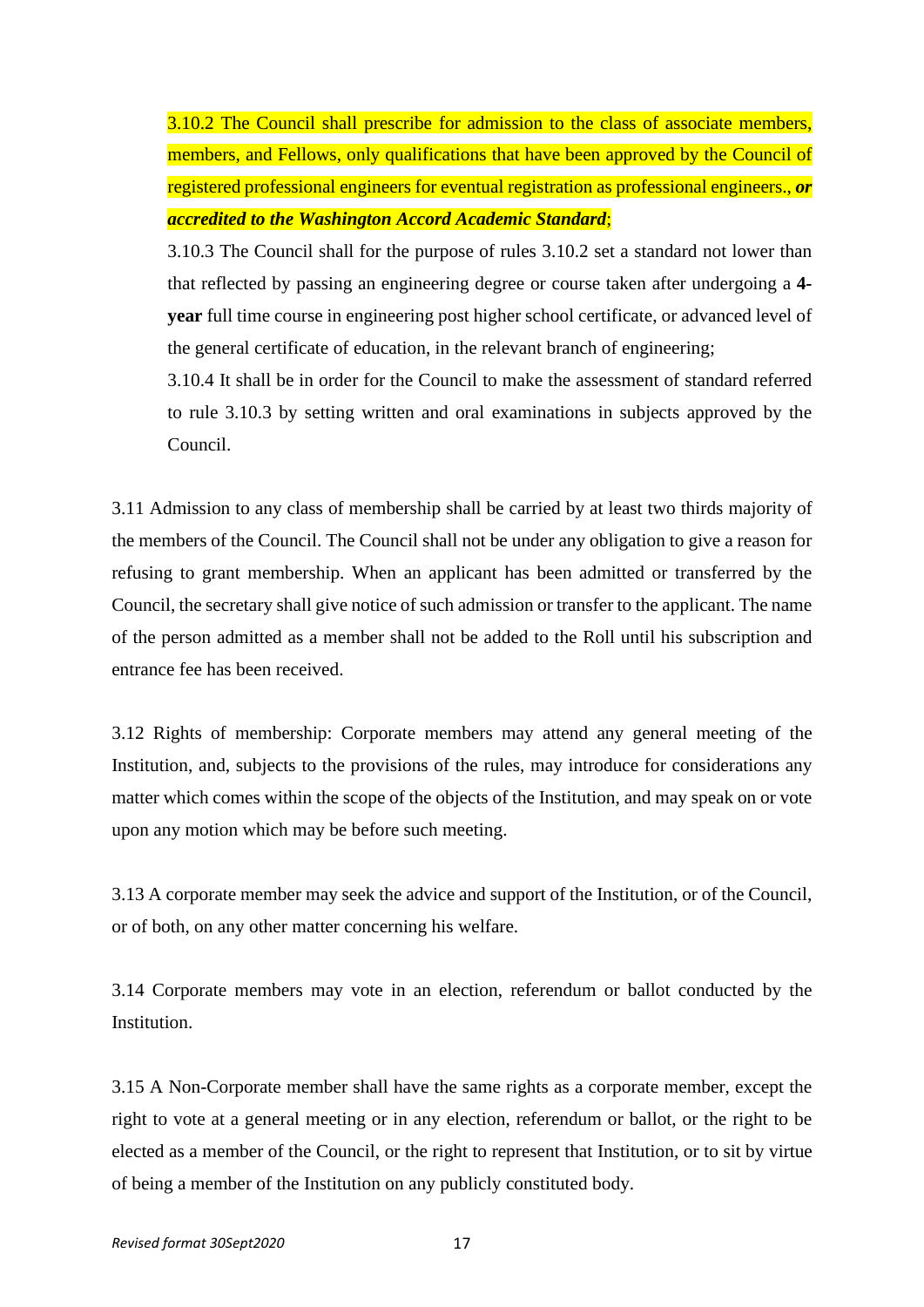# 3.16 Forfeiture of membership

A member, whether corporate of Non-Corporate, may be reprimanded and eventually removed by a resolution of the Council carried by at least three-fourths majority, in case such member should: -

> (a) Breach the provisions of these rules or any regulations or direction made or given there under, or

> (b) Lose the qualifications which entitled him to be admitted as a member of the Institution, or

> (c) act in a manner contrary to the objects of the Institution or likely to bring the engineering profession to disrepute.

3.17 Such a decision of the Council shall be preceded by an enquiry conducted by the Council into the alleged or suspected breach of conduct and shall be supported by adequate evidence.

3.18 Any member so removed from the Institution may appeal against the decision of the Council at a special general meeting of the Institution. Such appeal shall be addressed to the president of the Council.

3.19 The right of appeal aforesaid shall be exercised within one month from the date of the decision appealed against.

3.20 For the purpose of rules 3.16 to 3.19 a successful conviction by a court of justice of any member on a criminal charge shall be sufficient cause for removal of the member's name from the roll of the Institution.

3.21 The Council shall also remove a member's name from the Roll of the Institution if that member's is struck off the register of the Council of registered professional Engineers Mauritius, for gross misconduct and professional incompetence.

3.22 To provide for creation of a designation of an International Style to enhance the Status of the Profession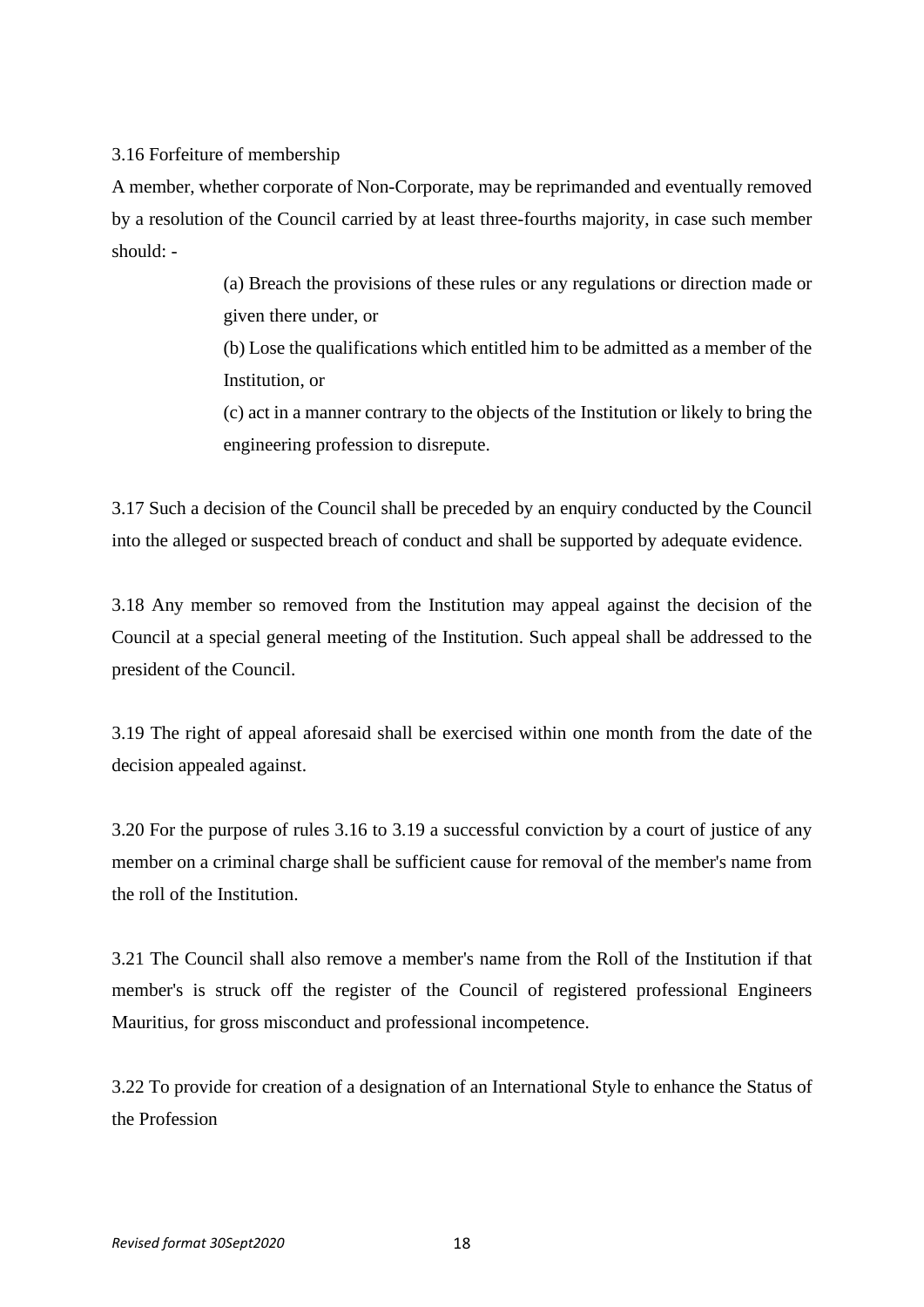#### 3.3.0 **Professional Engineers (Institution of Engineers Mauritius)**

3.3.1 Council shall establish a Register of Professional Engineers on which it shall enter the names and qualifications of such members of the Institution of the Grade of Members (MIEM) and Fellows (FIEM) whose registration as such has been approved by the Council subject to their satisfying the criteria approved for the same; such members shall be eligible to designate themselves as Professional Engineer (IEM), and use the abbreviation of PEng (IEM) after their name. Council shall prescribe the Application Form and the criteria for registration as Professional Engineers, which shall include the following:

3.3.2 Applicants to hold a valid IEM membership and are not arrears of payment of their subscription by more than 12 months and have not forfeited their membership;

3.3.3 They are not under notice of an intention to institute disciplinary proceedings against them for either professional misconduct, negligence or incompetence;

3.3.4 They are duly registered as a Registered Professional Engineers with the Council of Registered Professional Engineers Mauritius and their registration is not overdue by more than twelve months;

3.3.5 They shall submit, for the records of the Institution, an Updated CV along with their APPLICATION FORM for PEng;

3.3.6 Fellow Members or any member holding registration as Chartered Engineer with the Engineering Council UK, or registered as a Professional Engineer with a Professional Engineering Institution recognised by the Council need not submit documentary evidence for the statements in their Application Form and Updated CV, but shall duly acknowledge the factual accuracy of information contained in their application and CV by their signature thereon;

3.3.7 Applicants of the Member Class shall submit evidence of 5 years post registration experience, which shall include at least two years where they held higher responsibility for a major engineering project or component thereof, in accordance with the requirements that Council may approve and prescribe pursuant to these provisions.

3.3.8 The Rules of Conduct and discipline for members of the Institution shall apply to Professional Engineers;

3.3.9 The Council may prescribe the conditions governing the registration and renewal fees as well as the period of validity of the registration, but non-payment of any fees under this provision shall not affect their Right of Vote or membership of the Institution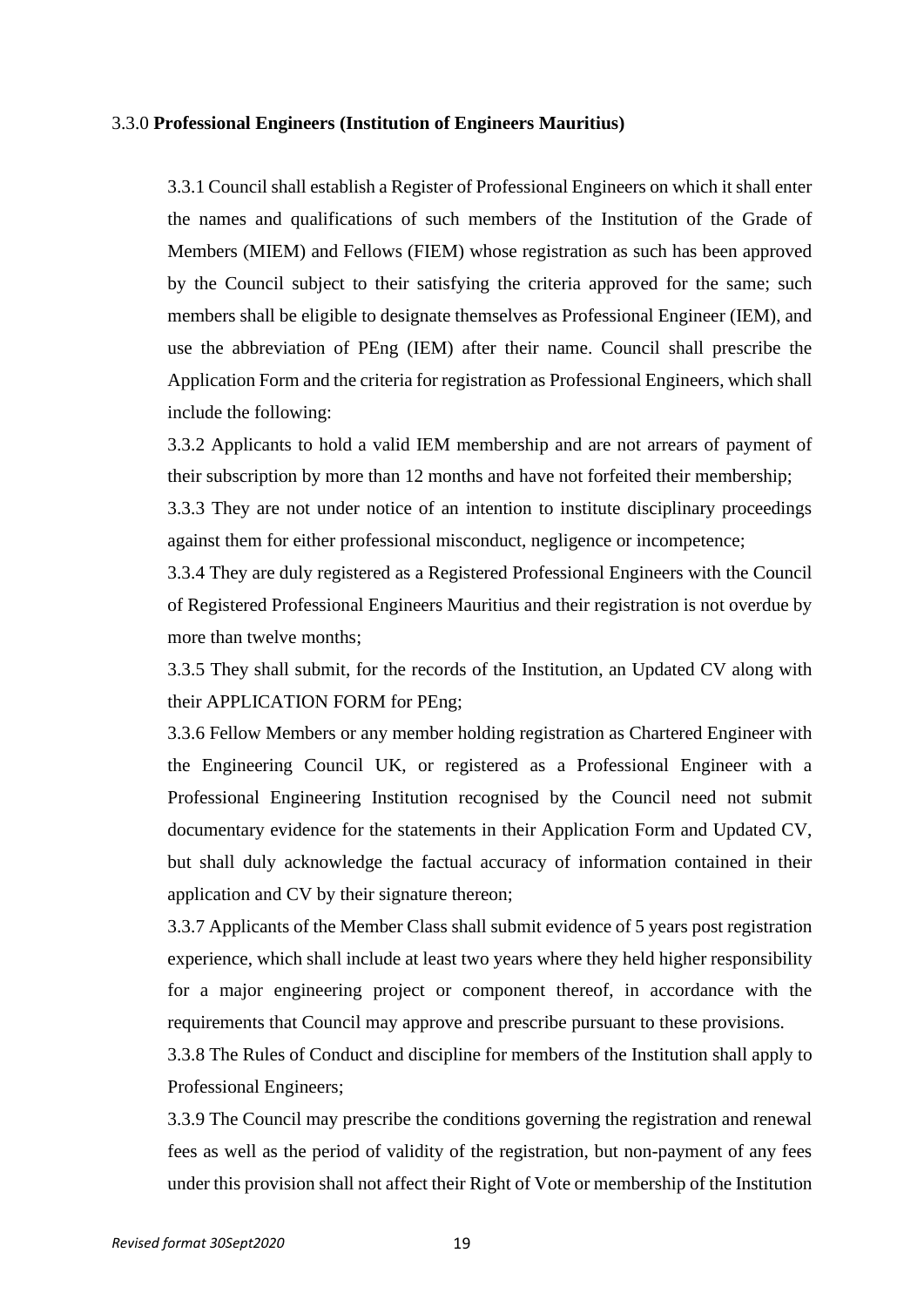or any other right or privilege under the Rules of the Institution other than restriction from use of the designation to which it relates.

# **SECTION IV**

#### 4.0 **Fees and Subscription**

4.1 Subject to Rule 4.7 every applicant admitted to membership, shall pay an entrance fee, and every member, on transfer from one grade of membership to another, may be requested to pay a transfer fee; *Council may prescribe that the annual subscription fee payable by Associate Members, Members and Fellows include a quantum called the Accreditation Contribution to be approved by Council for payment to the Accreditation Account to serve the purposes of the Engineering Accreditation Board*.

4.2 The entrance and transfer fees and rate of annual subscription payable by each grade of Membership shall be fixed by the Council and notified to all members and in the Regulations.

4.2.1 The new fees and rates shall be become part of the regulations;

4.2.2 Any written objection, to the revised rates, on the part of twenty five percent of the corporate member on the roll shall constitute a sufficient cause for review;

4.2.3 Notwithstanding the provision of the preceding sections entrance fees and subscription rates may be proposed for amendment at a general meeting and any fees approved at such a meeting shall not be subject to Bylaw 4.2.2;

4.2.4 All amended fees and subscription rates shall become applicable as from the date approved by the Council;

4.2.5 It shall be in order for the Council to approve a reduced subscription payable by any member for any initial period of membership of 3 months or less;

4.2.6 The Council may exempt from payment of the annual subscription fees of any member who has retired from remunerative service and has attained the age of 65 provided such member has been on the roll of the Institution for more than 15 years; *such exemption shall not apply to the Accreditation Contribution*.

4.3 All annual subscription shall be due on 1 January in each year for the year then commencing. The acceptance of an annual subscription from a person who has ceased to be a member shall not create any presumption as to membership of the Institution.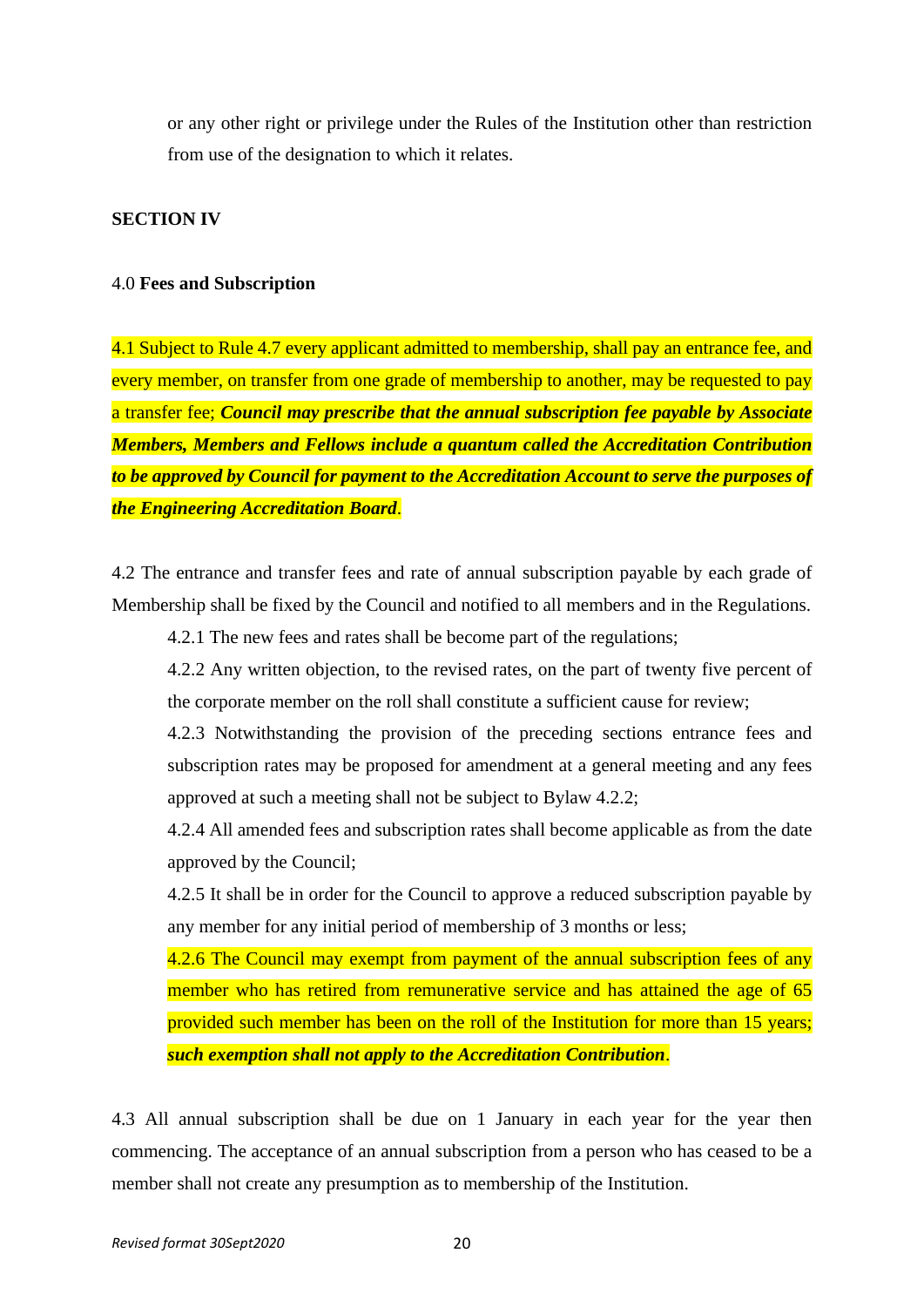4.4 Every Member, Corporate and Non-Corporate, shall be liable for the payment of his annual subscription until he has signified to the secretary, in writing, his desire to resign, having previously paid all arrears, including the subscription for the year current at the date of his notice or until he has forfeited his right to remain or be attached to the Institution.

4.5 Notwithstanding Rule 4.2.4 every member becoming a Fellow or every Associate Member becoming a Member and every Student becoming an Associate Member shall not be required to pay the full subscription of the Higher grade until 1 January next ensuing.

4.6 Every member whose subscription remains unpaid on 30 September in the year in which it became due shall be reported to the Council who shall direct that application be made to him for payment thereof and that his attention be drawn to the powers of the Council under this Rule. In the event of such subscription not having been paid by the following 31 December, the Council shall have the power, after suitable warning by letter, of expelling the person from the Institution by erasing his name from the Roll.

4.7 A member having resigned from the Institution may apply for re-admission and, if admitted, shall not be required to pay the entrance fee again.

# **SECTION V**

# 5.0 Conduct and Ethics

5.1 Each member shall order his conduct so as to uphold the dignity, standing and reputation of the Institution.

5.2 Without prejudice to the generality of the last preceding rule the Council may, for the purpose of insuring the fulfilment of this requirement, make, amend and resigned regulations to be observed by the corporate and Non-corporate members, is regard to their conduct in any respect which may be relevant to their position as members of the Institutions and may published directions and pronouncements as to specific conduct which is to be regarded as proper or as improper, as the case may be.

5.3 No person who has ceased to be on the Roll is entitled to imply connection with the Institution.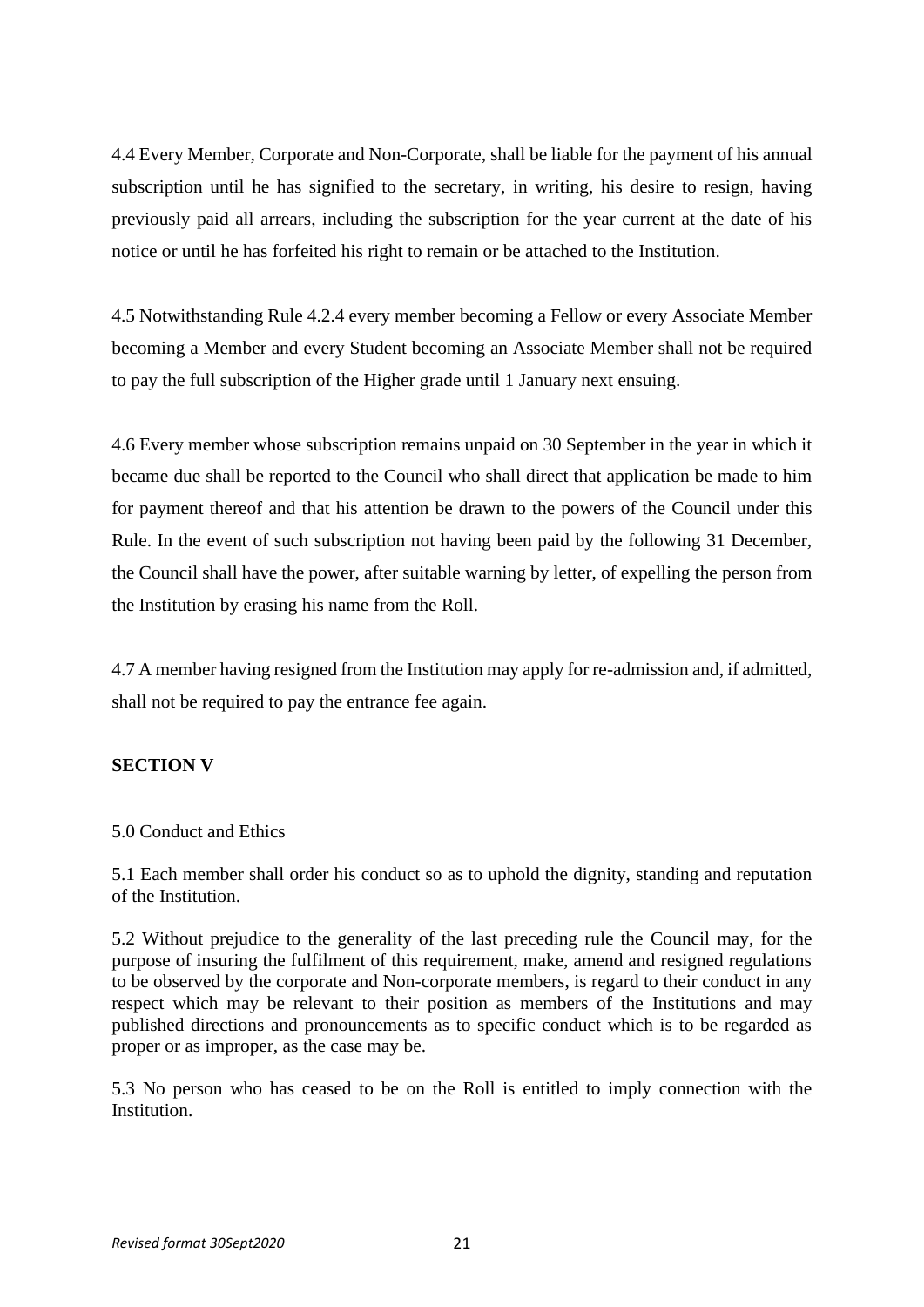# **SECTION VI**

## **6. The management of the Institution**

#### 6.1 **The Council**

6.1.1 The business and affairs of the Institution shall be controlled by a Council which shall be elected from corporate members of the Institution except that the Council may co-opt at its discretion to additional members from among the corporate members of the Institution, the co-opted members having the same powers as the elected members of the Council constituted as follows:

6.1.2 Eight members who shall be elected from the corporate members of the Institution;

6.1.3 Two members, likely to enhance the public image of the Institution, co-opted by the eight elected members of the Council from among corporate members;

*Note: Notwithstanding the above and in the event of a vacancy under this rule, the Council* may by decision of a majority of members either not fill the vacancy, or fill it from among past *serving members of the Council of the Institution.*

6.1.4 The Council may be although, at its discretion, co-opt up to two other members from Corporate members in such a manner as to enable a fair representation of the main engineering disciplines on the Council;

*Note 1: The Council shall for the purpose of determining from which disciplines to co-opt members under this rule consult the Roll of corporate and non-Corporate members of the Institution.*

*Note 2: The Council shall not be required to account for its decision in furtherance of this rule.*

6.1.5 The co-opted members shall have the same powers as the elected members.

# **Election to The Council**

6.2 The election of the Council members shall be held by secret ballot at the annual General Meeting and shall hold office for two calendar years.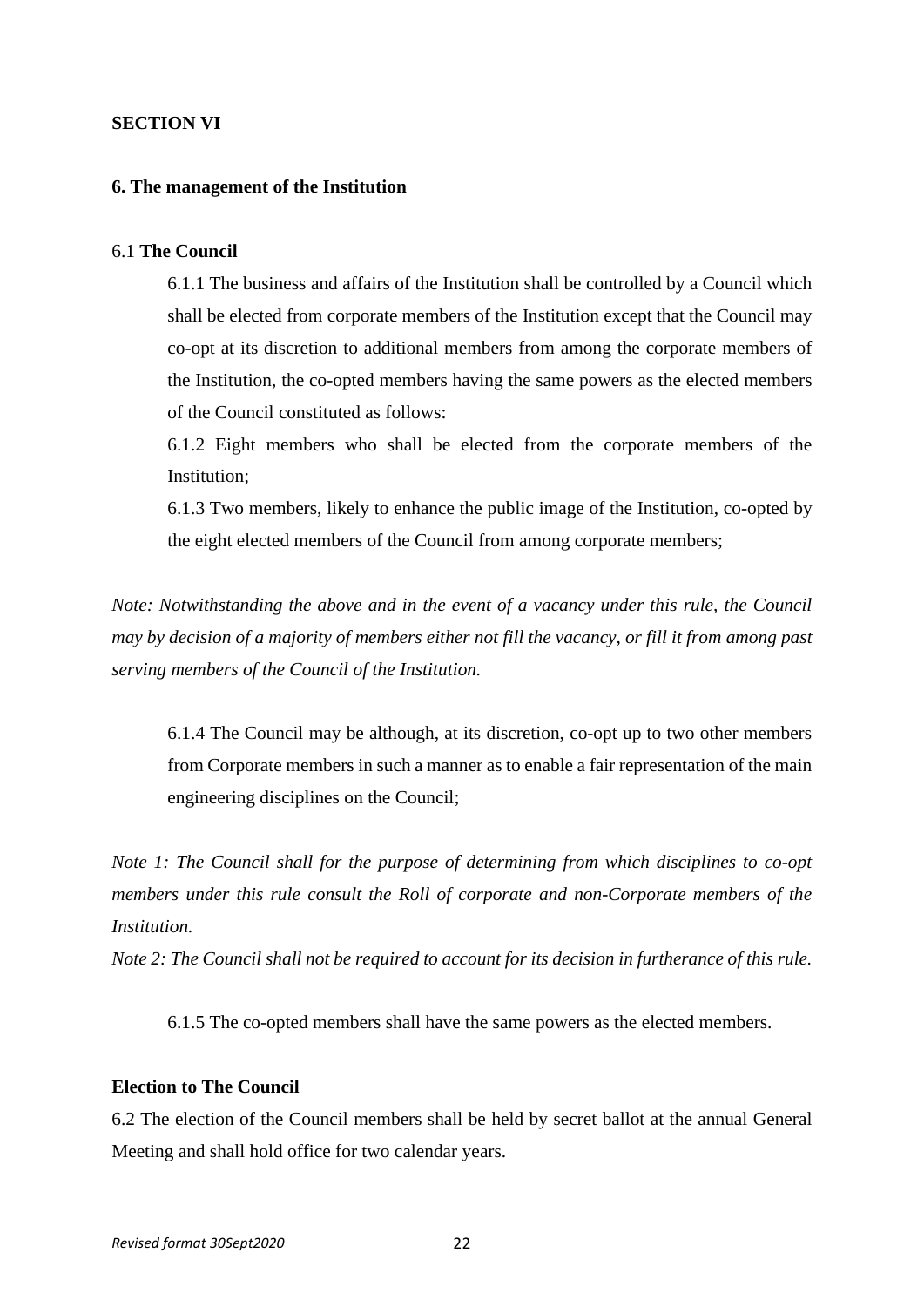6.3 A list of Corporate members willing to serve on the Council shall be forwarded by post to each Corporate member together with the notice of the annual general meeting.

6.4 Subject the Rule 6.4.1 The members elected by the Council shall, within 10 days of the election choose from among themselves a President, a Vice-president, a Secretary, and Treasurer.

6.4.1 No Member shall be elected president if he has held the office of president in the two consecutive previous Councils. For the purpose of this rule any period of temporary performance in the office of the president shall not be a disqualification;

6.4.2 The members shall designate among themselves the appropriate persons who to assist the secretary and the treasurer and to act as such during any period when the substantive holders inhibited from active duty, when absent from the country are temporarily incapacitated.

6.5 A member shall lose his office if he absents himself from meetings of the Council during three consecutive months without giving any reasons acceptable to the Council, or without justifiable cause.

6.6 The Council may fill any vacancy among its members.

6.6.1 Council may fill up to 4 vacancies arising at any time by any expeditious methods, including postal ballots, from among the Corporate members on the Roll of the Institution:

6.6.2 Vacancies exceeding four among the elected members of the Council shall be filled at a special general meeting, unless occurring within of twelve weeks of the intended date of an annual general meeting at which the elections due to take place, which for this purpose shall be regarded as falling on 31st January;

6.7 Members of the Council, auditors and other appointed offices may at any time be removed from the office on a decision obtained by two-thirds majority at a Special General Meeting of the Institution specifically convened for that purpose.

6.8 The Council may grant leave of absence to any of its members for any period not exceeding six months.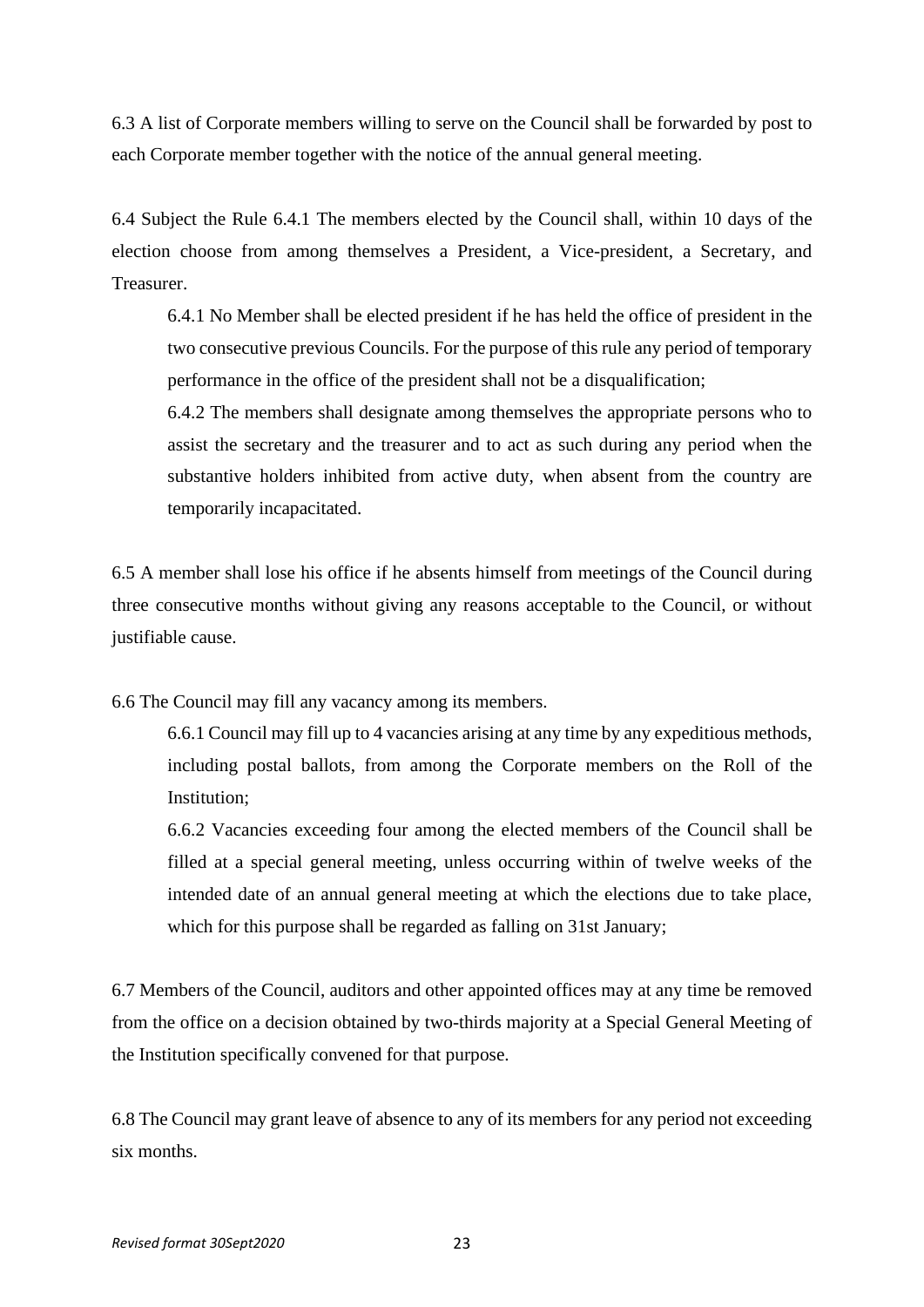# **Procedure, Powers and Duties of the Council**

6.9 Five of the members of the Council shall constitute a quorum and any questions before the Council shall be decided by a majority of the members present except if a different provision exists in these Rules concerning the particular issue considered by the Council, the president or acting Chairman having an ordinary vote as well as a casting vote when the votes are equally distributed.

6.10 The secretary shall:-

- (a) Act under the direction of the Council;
- (b) Conduct the correspondence of the Institution;
- (c) Take minutes of all the Council Meeting of the Institution;
- (d) Be in charge of the records;
- (e) Issue notice to all meetings of the Council and of the Institution;
- (f) Keep a roll of all the members of the Institution.

6.11 The treasurer shall :-

- (a) Act under the direction of the Council;
- (b) Collect all sums due to the Institution, such sums to be transferred to the Institution's banking account(s);
- (c) Pay all sums due by the Institution when authorised by the Council;
- (d) Keep an account of the income and expenditure of the association in books which shall be open to inspection of every Council meeting;
- (e) Fulfil such duties as are entrusted to him under section XI of these rules.

6.12 Ordinary meetings of the Councils shall be held at least eight times a year. They shall be called by the secretary. The President, or in his absence, the vice-President, shall take the chair at each Council meeting. In the event of both being absent, any member of the Council shall preside.

A special meeting of the Council shall be called by the Secretary at the request of two more or more of its members. Minutes of the previous meetings and the Agenda of the forthcoming meeting shall be circulated to each member of the Council at least ten days in advance of that meeting.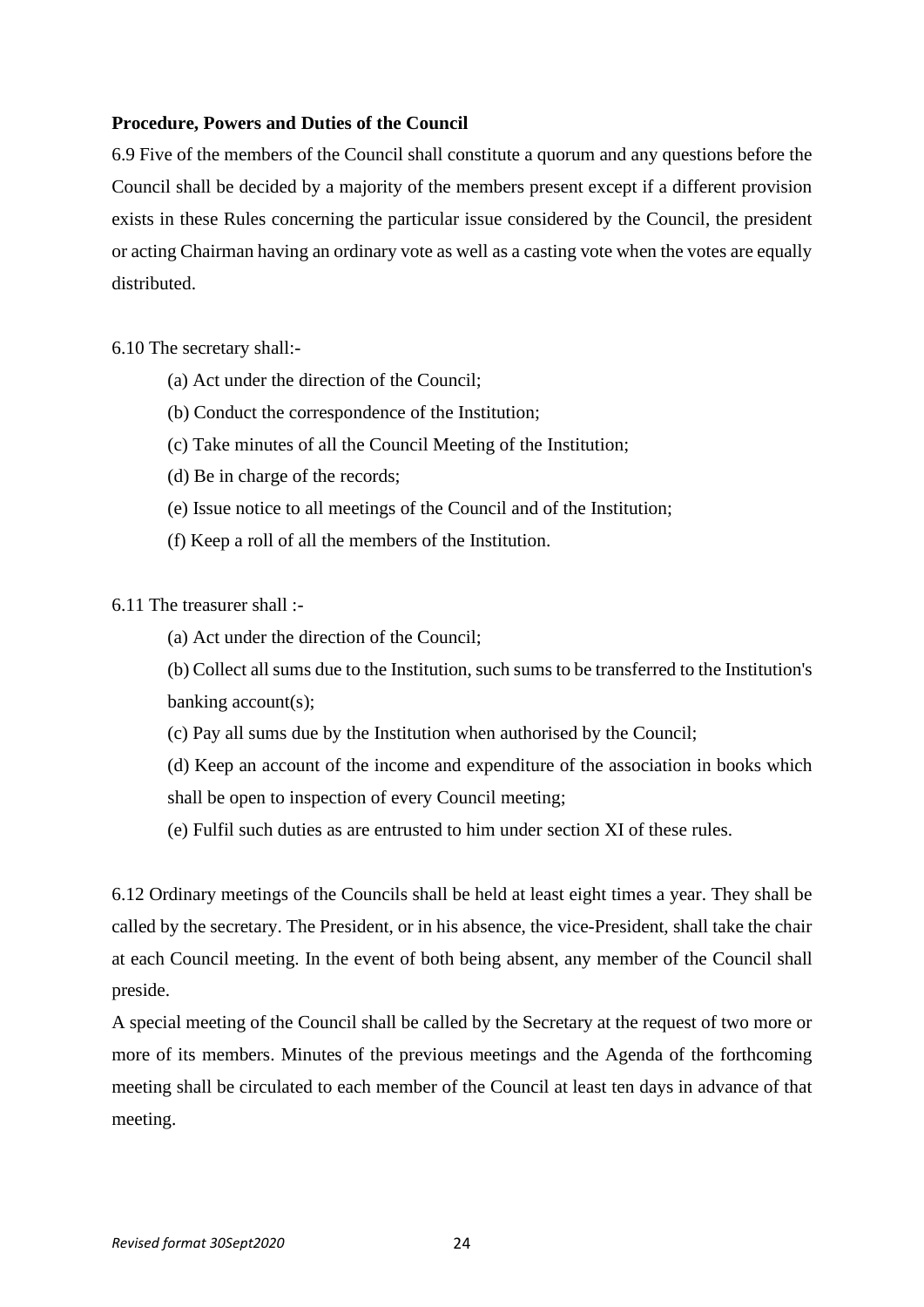6.13 The Council shall have the power to:-

(a) Purchase or otherwise acquire all movable and immovable properties, sell, take over and transfer all movable and immovable properties;

- Take on hire or lease all buildings, houses, offices and tenements of whatever nature;
- Receive all monies which may be due to the Institution for any cause whatever and claim acquittance thereof;
- Open and operate all banking accounts, current or otherwise, in Mauritius or abroad;
- Make all exchanges, compound or compromise, consent to the removal or erasure of all inscriptions, seizures, attachments and other prohibitions with or without payment;
- Borrow or raise any sums of money that may be necessary on such terms and at such rate of interest as the Council may deem expedient;
- Mortgage or pledge immovable or movable property as a security for the payment or monies borrowed or due by the Institution for any cause whatsoever.

(b) Generally, to execute and perform on behalf of the Institution all deeds, matters and things whatsoever which, in the opinion of the Council, ought to be done and performed;

(c) Remove at their discretion any member co-opted under provisions of subsection (I) of the present section VI and co-opt any new member to replace such removed member; (d) Reinstate, if they find good reason to do so and under such conditions as they may see fit, any person who has been a member whose name has been removed from the Roll.

6.14 All deeds, documents, covenants, cheques or other instruments of whatever nature shall be executed on behalf of the Institution by any two of the President, the Vice-President, the Treasurer and the Secretary, whose signatures shall bind the Institution.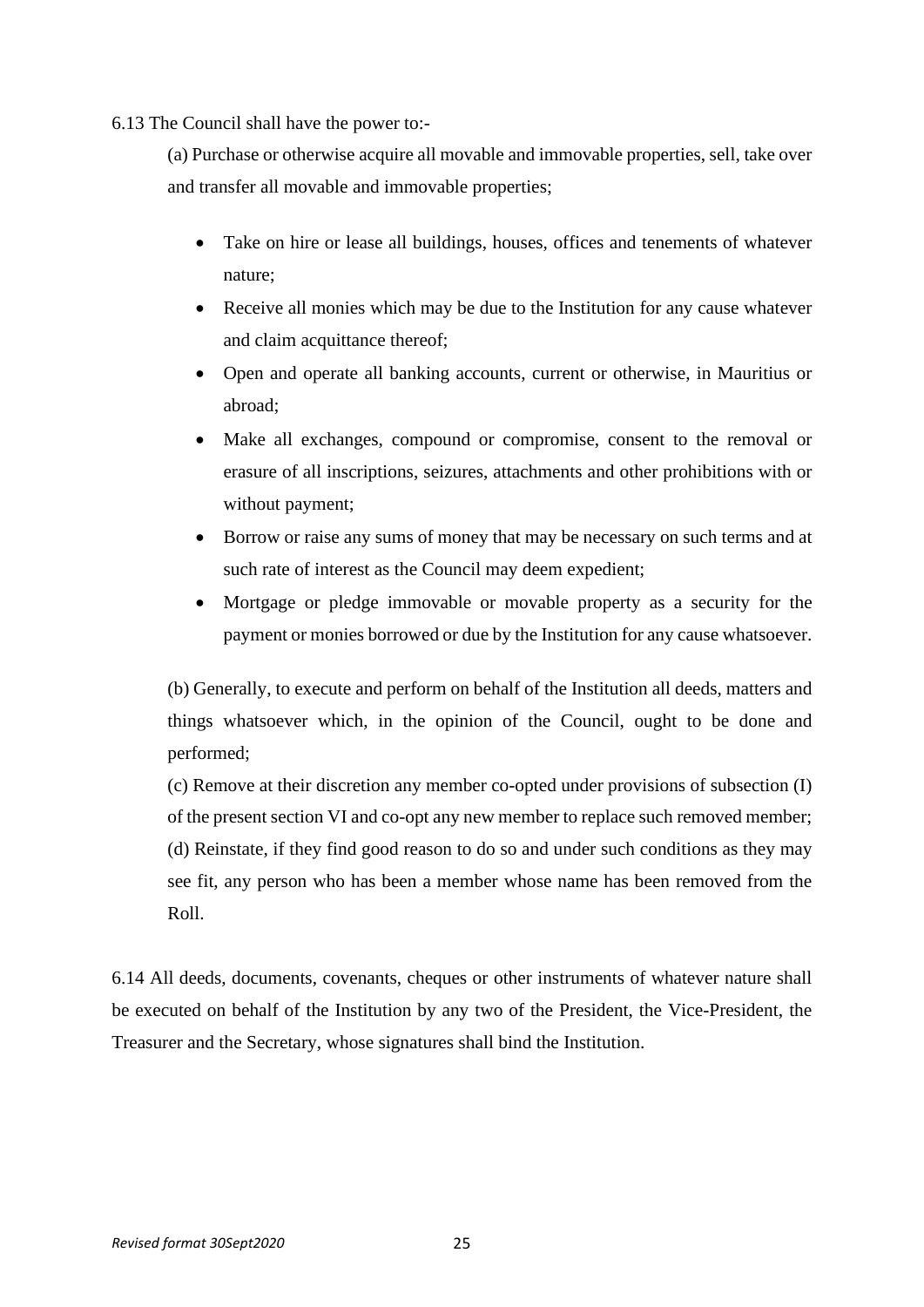#### **SECTION VII**

#### **Regulations**

7.1 Subject to the approval of the Registrar of Association, the Council shall have the power to make Regulations on matters dealt with by these rules that may require further elaboration in detail and such Regulations shall be binding on all members.

7.2 No Regulation shall be added, amended or rescinded without the approval of the special majority of three-fourths of the members of the Council present and any such alteration shall not be in force until fourteen days after notice thereof has been posted to each member.

7.3 Any twelve members may at any time submit in writing to the Council a request that a poll of members be taken in regard to the alteration of the Regulations, and within thirty days from the receipt of each request the Council shall take such poll by ballot and shall add, amend or rescind any Regulation as a majority of the Corporate Members voting shall decide.

7.4 If within fourteen days after notice of any alteration to the Regulations has been posted to each member a request for the taking of a poll on such alteration is received by the Council then such alteration shall not be in force until such poll has been taken and the alteration approved by a majority of the Corporate Members voting.

7.5 The Regulations shall, before coming into effect, be filed with the Registrar.

# **SECTION VIII**

# **General Meetings**

8.1 The President, or in his absence, the Vice-President of the Council shall take the chair at any General meeting. In the event of both being absent, any member of the Council shall preside.

## **Annual General Meeting**

8.2 The Annual General Meeting of the Institution shall be held once every calendar year before the 31st day of March at a place to be fixed by the Council.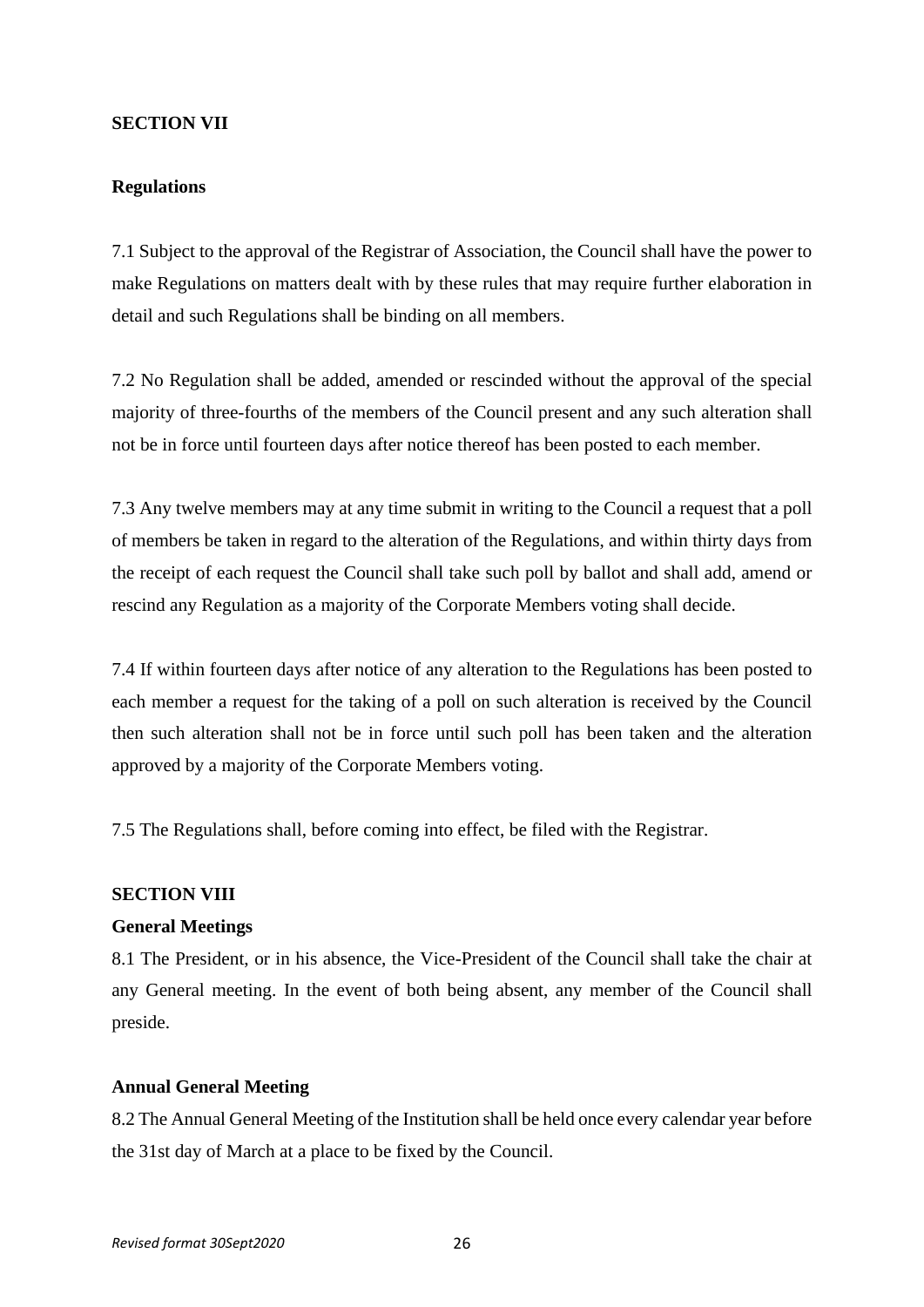8.3 Notice of the Annual General Meeting shall be posted to each member at least fourteen days prior to such meeting, stating the motion or motions to be moved at such meeting.

8.4 The other motion or motions, except that of which the Council at its sole discretion shall give notice, shall not be considered unless its subject matter is relevant to or dealing with the subject matter of such first mentioned motion or motions.

8.5 One quarter of the Corporate Members of the Institution who may either be present in person or be represented by proxy, shall constitute a quorum at the Annual General Meeting. If there is no quorum at the meeting, such meeting is deemed to be postponed to take place a fortnight later and the corporate Members present then shall constitute a quorum.

8.6 At the Annual General meeting the Council shall submit an annual report and an audited statement of account.

#### **Special General Meeting**

8.7 A special General meeting shall be called at any time:-

- (a) By resolution of the Council,
- (b) On the written requisition of twelve or more members, provided that such requisition shall state the motion or motions to be moved at the meeting.

8.8 Except by agreement between the Council and the members on whose requisition the Special General Meeting is being called, such meeting shall be held not earlier than ten days and not later than thirty days following the receipt of the requisition to hold such a meeting.

8.9 Notice of the time and place of a Special General Meeting shall be posted to each member at least ten days before that date of the meeting, and such notice shall also state the motion or motions to be moved at such meeting.

8.10 No other motion or motions except that of which due notice has been given, shall be considered unless its subject matter is relevant to or dealing with the subject matter of such first mentioned motion or motions.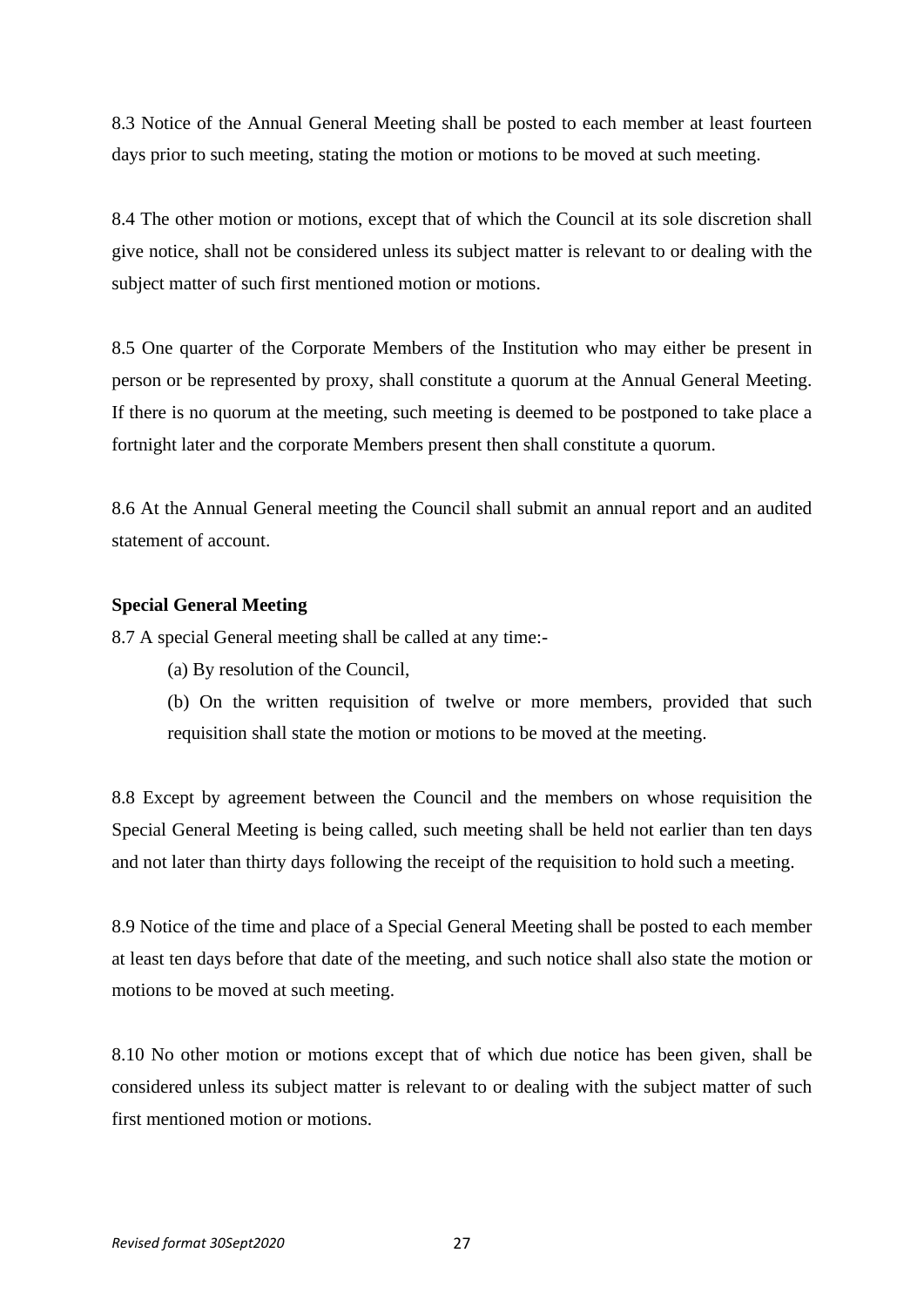8.11 One-third of the Corporate Members of the Institution, who may either be present in person or represented by proxy, shall constitute a quorum for a Special General Meeting, except for the Special General Meeting convened to amend the rules of the Institution.

8.12 If within half an hour after the time fixed for the holding of a Special General Meeting a quorum is not present, no meeting shall be held.

8.13 In the absence of a quorum at a Special General Meeting the motions on the agenda of the Special General Meeting shall be considered to have been rejected, except that the Council may at its sole discretion reconvene another special General Meeting, after a period not lesser than three months of the date of the previous Special General Meeting, and with substantially the same motion or motions of the Agenda.

8.14 The lack of quorum at any special General meeting shall not in any manner preclude the convening of any other Special General meeting with substantially different motions on the Agenda, in compliance with rule 8.9.

# **SECTION IX**

# **Voting at Meetings**

9.1 Members shall have the right to vote at any such Meeting unless a majority of Corporate Members present at any such a meeting shall otherwise decide.

9.2 Each Corporate Member shall have the right to exercise one vote one each motion before the Meeting, except that in the case of equality of voting the Chairman may exercise a casting vote in addition to his deliberate vote.

9.3 Voting on any motion at such a meeting shall be viva-voce except that any Corporate Member present at such a meeting may require a show of hands, and any ten percent of the Corporate Members present at such a meeting may require a secret ballot.

9.4 A majority of corporate members present shall decide on any question except where these Rules require special majority.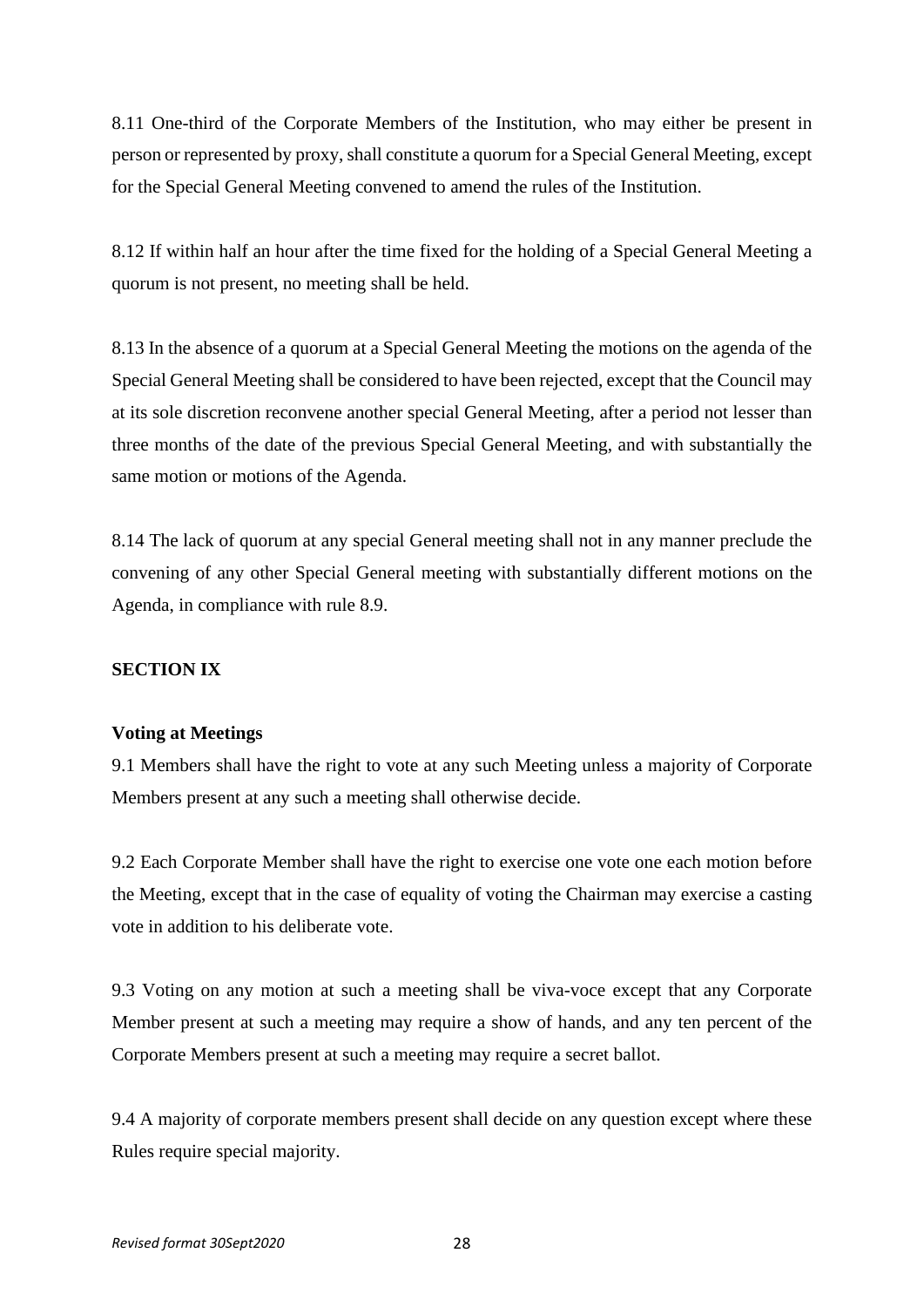9.5 For the purpose of voting any General Meeting a member may cast his vote by proxy, provided he has so informed the Secretary in writing in advance or has handed over a duly signed approved proxy form to a member authorized vote at that meeting. No member shall be authorized to exercise more than two votes by proxy at an annual General Meeting and more than 5 votes by proxy at a Special General Meeting.

Note: It shall be in order for the secretary to cast the duly signed proxies received in his name *and in accordance with the instructions of the absent members.*

9.6 Whenever a secret ballot is necessary the Council shall appoint three members, who are not members of the Council, to be scrutinizers for the purpose of supervising the ballot and ascertaining the results thereof in the presence of the chairman, the secretary and any other member of the Council who may wish to be present.

9.7 Any Member who otherwise has a right to vote shall forfeit the same:

(i) At an annual General Meeting if his subscription, for the previous calendar year, is in arrears on the date of the Annual General Meeting.

(ii) at a Special General Meeting if his subscription is in arrears, on the date of such meeting, for more than 120 days, provided that he was notified that his subscription was arrears at least 14 days before the meeting.

9.8 For the purpose of deciding the quorum under Rule 8.5 at an annual General Meeting or Special General Meeting members who forfeit their right to vote pursuant to Rule 9.7 shall be excluded from consideration.

# **SECTION X**

#### **Alteration to the Rules**

10.1 The Rules of the Institution may be altered, added to or otherwise amended at a Special General Meeting convened for that purpose.

10.2 The quorum such a Special General Meeting shall be three-fifths of the Corporate Members of the Institution, who may either be present in person or represented by proxy.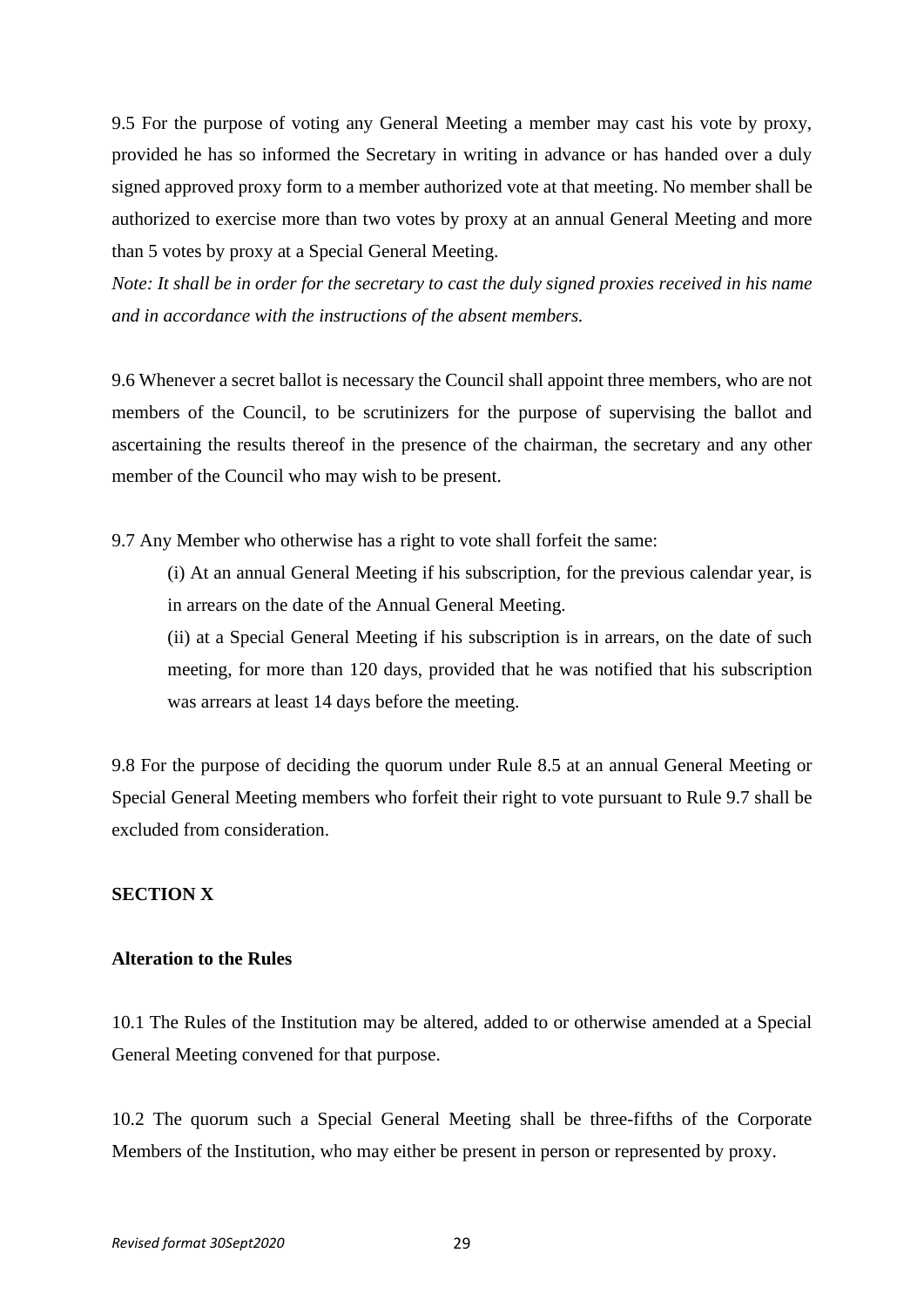10.3 The motion to amend the Rules shall be carried by a majority of at least two-thirds of the Corporate Members present either in person or represented by proxy.

10.4 See Section 8.13.

(*Note:* Section 10.4 being a repeat of Section 8.13 is not reproduced here)

# **SECTION XI**

# **Accounts, yearly statements and auditors**

# **Accounts**

11.1 All or any of the funds of the Institution may be invested in such manner and upon such security as the Council shall decide;

# 11.2 The Treasurer

(a) The treasurer shall keep such books and accounts as shall be necessary to record all the money transactions of the Institution;

(b) *The treasurer shall keep a separate bank account known as the Accreditation Account shall be maintained for transactions relating to accreditation related activities or purposes, the aggregate of which shall be included in the General Statement of Accounts prepared for submission and approval by the Annual General Meeting under Section 11.5.*

11.3 Any person having an interest in the funds of the Institution may, after having secured an appointment with the President, inspect the books of the Institution.

# **Yearly Statements;**

11.4 All books and accounts of the Institution shall be closed on the 31st December every year.

11.5 A general statement of the Institution shall then be prepared by the Treasurer and submitted to the Annual General Meeting of the Institution.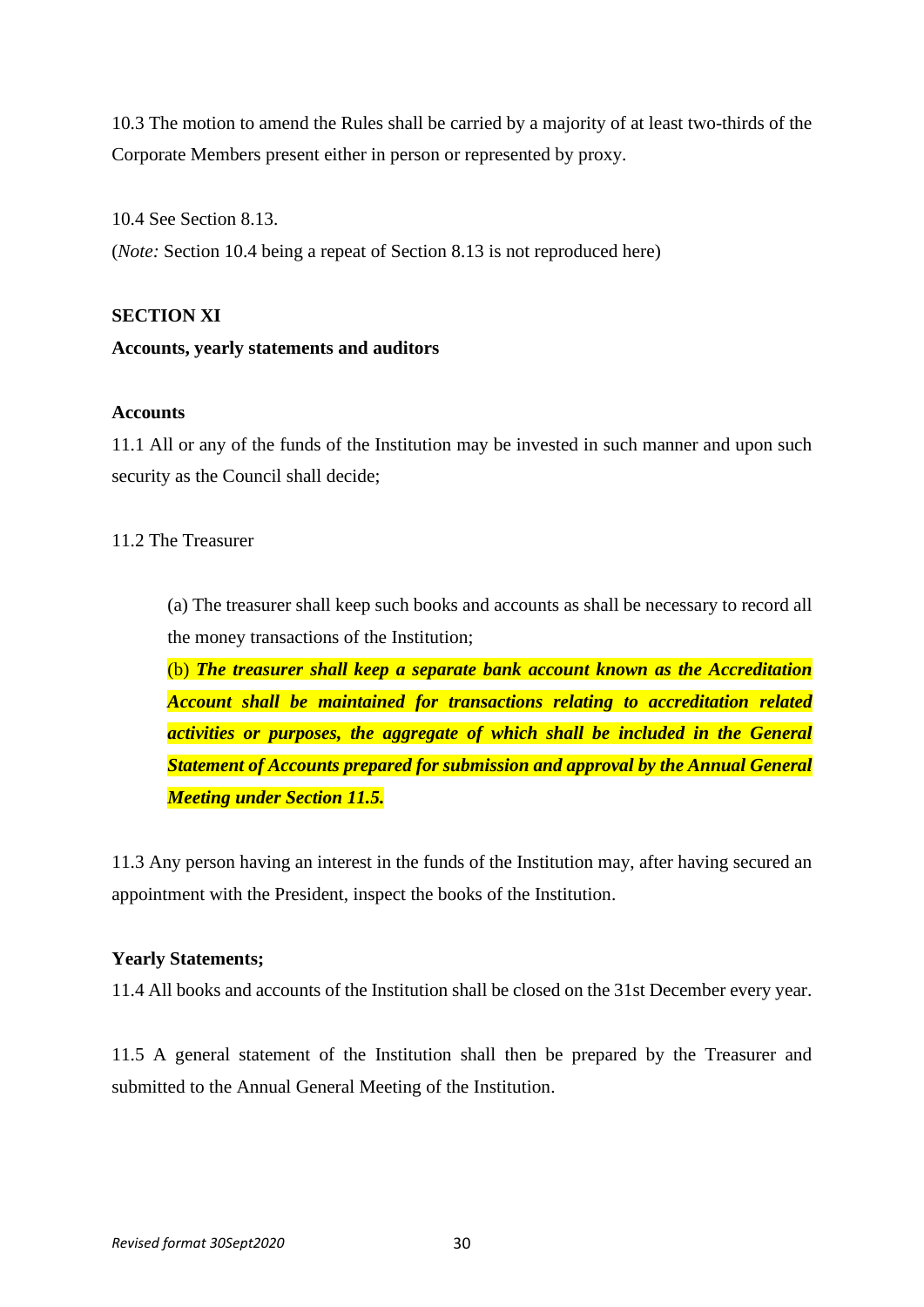# **Auditors**

11.6 Two Auditors shall be appointed at the Annual General Meeting of the Institution.

11.7 They shall audit all books and accounts for the Institution prior to the Annual General Meeting and shall certify as to their correctness or otherwise.

11.8 The Auditors shall be chosen among members of the Institution but not be members of the Council.

# **SECTION XII**

#### **Security bonds**

12.1 Each of the President, the Vice-President, the Treasurer and the Secretary shall become bound with two sureties for the sum of Rs1000 - each before they assume their respective offices.

12.2 The Security bonds shall be filed with the Registrar.

# **SECTION XIII**

# **Legal entity, seal and winding up of the Institution**

# **Legal Entity**

13.1 The Association shall sue and be sued, plead or be impleaded in the name of "INSTITUTION OF ENGINEERS MAURITIUS)" and all process or notice of any sort, judicial or extra judicial shall be validly served on the Institution if served on the Secretary thereof.

# **Seal**

13.2 The Institution shall have a common seal which shall be kept by the Secretary at the Registered Office of the Institution and shall be affixed to any document only on the resolution of the Council, and each impression of the seal shall be valid only if attested in writing by two members of the Council.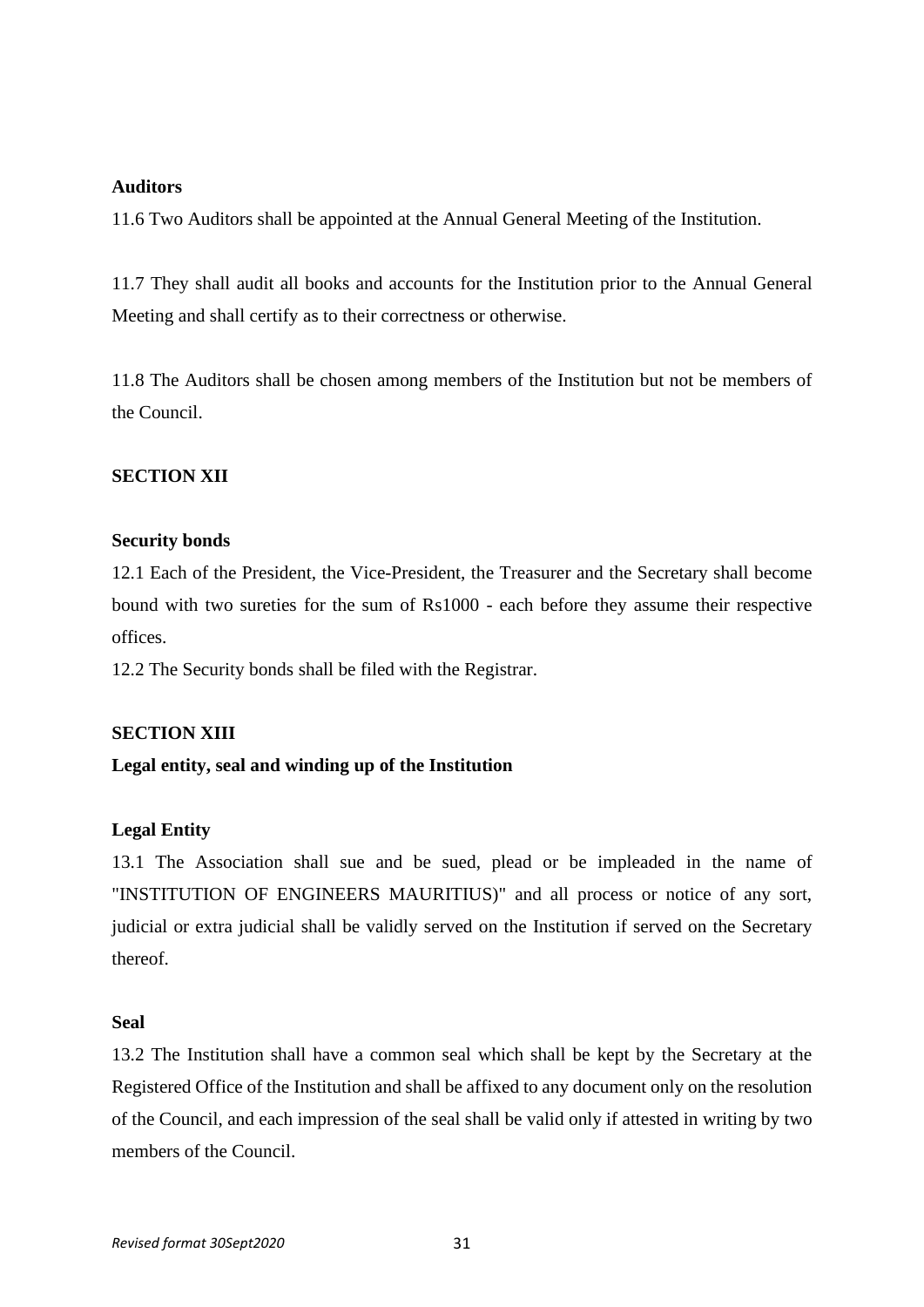#### **Winding Up**

13.3 In the event of the winding up of the Institution, any property and effects of the Association, unless otherwise prescribed by law, may bequeathed by the Institution for the purpose of further scientific knowledge or promoting the welfare of the Engineering profession or other such and similar purpose as the Council shall decide and no portion of such property or effects shall be surrendered or paid to any member in any manner whatsoever.

#### **SECTION XIV**

#### **Benevolent fund**

#### 14.0 **Benevolent Fund**

The Institution shall establish a Benevolent Fund which shall be called The Institution of Engineers Benevolent Fund.

#### 14.1 **Objects of the Fund and Constitution of Fund**

14.1.1 The fund shall be used exclusively for providing assistance to members in distress;

14.1.2 The Fund shall be set up from voluntary contribution from members;

14.1.3 No disbursement shall be made from the Fund for a purpose other than provided for in these Rules.

#### 14.2 **Eligibility to Assistance**

14.2.1 The Council shall decide by a majority of three fourths upon any application for assistance from members in distress;

14.2.2 The Council shall recognize members in distress if it receives authenticated advice to the effect that the distress condition has resulted from a calamity whether from an act of God or accidental;

14.2.3 The Council shall agree to disburse from the Fund only if it is satisfied that the applicant is deserving of assistance;

14.2.4 The Council shall not make any disbursement if it has reason to believe that the applicant is legally entitled to any form of compensation and that the level of compensation shall eliminate the distress condition. In exceptional circumstances